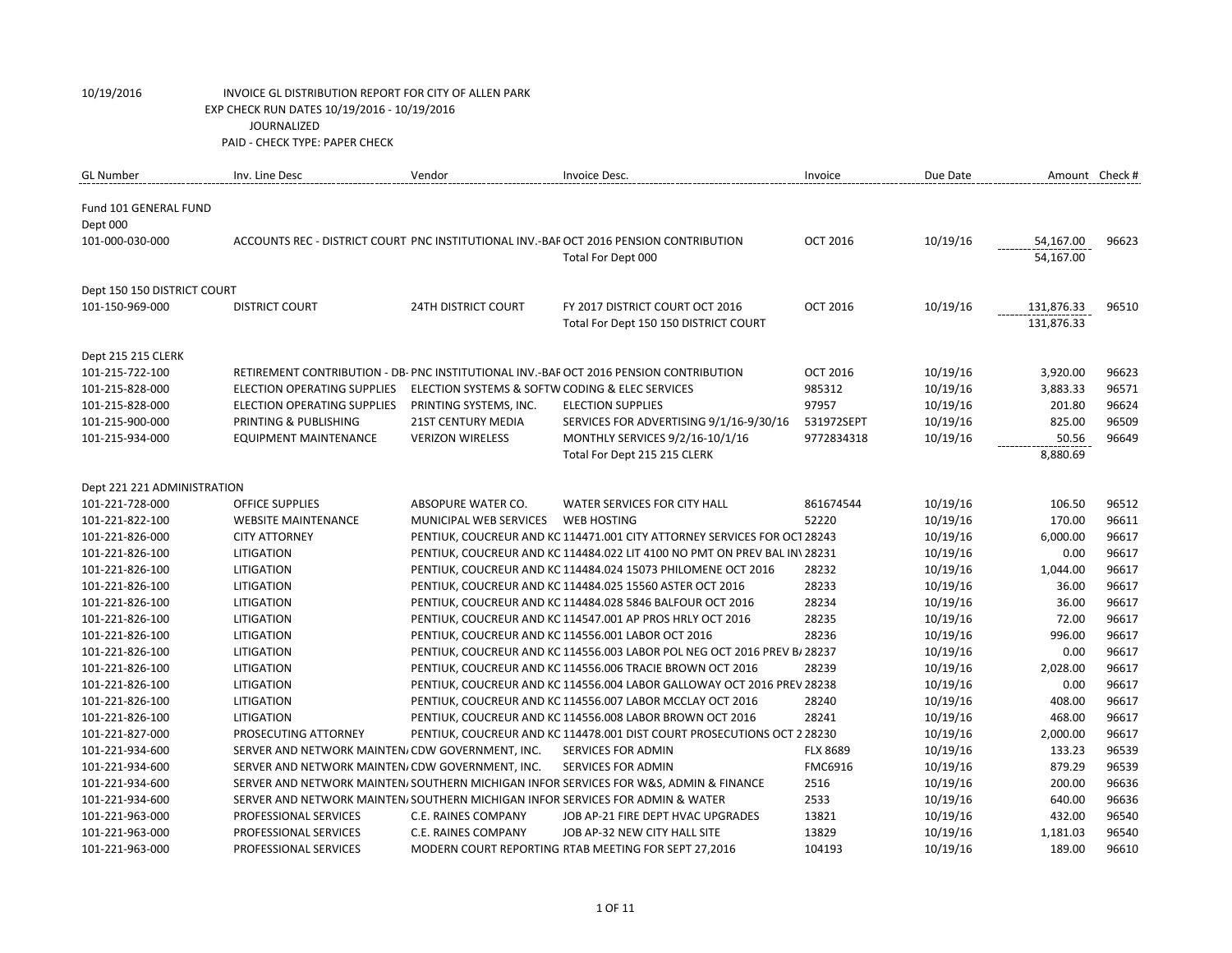| <b>GL Number</b>               | Inv. Line Desc                                        | Vendor                                           | Invoice Desc.                                                                          | Invoice         | Due Date | Amount Check # |       |
|--------------------------------|-------------------------------------------------------|--------------------------------------------------|----------------------------------------------------------------------------------------|-----------------|----------|----------------|-------|
| 101-221-964-000                | PROF. SERVICES - EFM                                  | <b>MANNIK SMITH GROUP</b>                        | PROF SERVICES THRU 9/23/16 ALLPOOO1                                                    | 63901           | 10/19/16 | 529.32         | 96597 |
| 101-221-976-000                | <b>BLOCK GRANTS</b>                                   |                                                  | WAYNE COUNTY REGISTER OI RECORDING FEE FOR LIEN AGAINST 17205 EUC 17205 EUCLID         |                 | 10/19/16 | 15.00          | 96656 |
|                                |                                                       |                                                  | Total For Dept 221 221 ADMINISTRATION                                                  |                 |          | 17,563.37      |       |
| Dept 225 225 ASSESSOR          |                                                       |                                                  |                                                                                        |                 |          |                |       |
| 101-225-728-000                | <b>OFFICE SUPPLIES</b>                                | JAHNS, CHRISTINE                                 | <b>SNACKS FOR PICTOMETRY TRAINING</b>                                                  | REIMBURSEMNT    | 10/19/16 | 18.00          | 96590 |
|                                |                                                       |                                                  | Total For Dept 225 225 ASSESSOR                                                        |                 |          | 18.00          |       |
| Dept 230 230 FINANCE           |                                                       |                                                  |                                                                                        |                 |          |                |       |
| 101-230-808-000                | <b>CITY AUDITOR</b>                                   |                                                  | YOUNG, ALAN C & ASSOCIATI PMT #2 ALLEN PARK FINANCIAL AUDIT YEAR                       | 1610023         | 10/19/16 | 10,420.00      | 96660 |
| 101-230-808-000                | <b>CITY AUDITOR</b>                                   |                                                  | YOUNG, ALAN C & ASSOCIATI PMT #1 FOR CITY ALLEN PARK AUDIT                             | 1610009         | 10/19/16 | 13,890.00      | 96661 |
| 101-230-934-500                | <b>COMPUTER BREAK-FIX</b>                             | CDW GOVERNMENT, INC.                             | SERVICES FOR FIRE DEPT                                                                 | FJX7084         | 10/19/16 | 133.23         | 96539 |
| 101-230-934-500                | <b>COMPUTER BREAK-FIX</b>                             |                                                  | SOUTHERN MICHIGAN INFOR SERVICES FOR W&S, ADMIN & FINANCE                              | 2516            | 10/19/16 | 400.00         | 96636 |
| 101-230-934-500                | <b>COMPUTER BREAK-FIX</b>                             | SOUTHERN MICHIGAN INFOR SERVICES FOR FINANCE     |                                                                                        | 2517            | 10/19/16 | 400.00         | 96636 |
|                                |                                                       |                                                  | Total For Dept 230 230 FINANCE                                                         |                 |          | 25,243.23      |       |
| Dept 253 253 TREASURER         |                                                       |                                                  |                                                                                        |                 |          |                |       |
| 101-253-728-000                | <b>OFFICE SUPPLIES</b>                                | PITNEY-BOWES                                     | SUPPLIES FOR TAX DEPT                                                                  | 1000293572      | 10/19/16 | 169.99         | 96621 |
| 101-253-728-000                | <b>OFFICE SUPPLIES</b>                                | PITNEY-BOWES                                     | SUPPLIES FOR TAX DEPT 0200085937                                                       | 471254          | 10/19/16 | 50.99          | 96621 |
|                                |                                                       |                                                  | Total For Dept 253 253 TREASURER                                                       |                 |          | 220.98         |       |
| Dept 263 263 CITY HALL         |                                                       |                                                  |                                                                                        |                 |          |                |       |
| 101-263-853-000                | <b>TELEPHONE</b>                                      | AT & T LONG DISTANCE                             | SERVICES 9/1-/9/27/16                                                                  | 10192016        | 10/19/16 | 1.54           | 96524 |
| 101-263-853-000                | <b>TELEPHONE ADM INS</b>                              | AT & T                                           | SERVICES 10/1/16-10/31/16                                                              | 10192016        | 10/19/16 | 2,556.46       | 96525 |
| 101-263-931-000                | <b>BUILDING MAINTENANCE</b>                           | <b>VETERANS CLEANING</b>                         | CLEANING SERVICES AND SUPPLIES CITY HALL F 16-1010                                     |                 | 10/19/16 | 1,996.35       | 96651 |
| 101-263-985-000                | CAPITAL OUTLAY-BUILDING LEASE ALLEN PARK EQUITIES LLC |                                                  | ELECTRICAL SERVICE CITY HALL 8/31/16-9/30/1712202                                      |                 | 10/19/16 | 4,066.13       | 96519 |
|                                |                                                       |                                                  | Total For Dept 263 263 CITY HALL                                                       |                 |          | 8,620.48       |       |
| Dept 305 305 POLICE DEPARTMENT |                                                       |                                                  |                                                                                        |                 |          |                |       |
| 101-305-722-100                |                                                       |                                                  | RETIREMENT CONTRIBUTION - DB- PNC INSTITUTIONAL INV.-BAF OCT 2016 PENSION CONTRIBUTION | <b>OCT 2016</b> | 10/19/16 | 57,531.00      | 96623 |
| 101-305-728-000                | <b>OFFICE SUPPLIES</b>                                | ASADOORIAN FAMILY PRINT SUPPLIES FOR POLICE DEPT |                                                                                        | 14170           | 10/19/16 | 45.00          | 96523 |
| 101-305-729-000                | K-9 SUPPLIES                                          | PET SUPPLIES PLUS                                | <b>K-9 SUPPLIES</b>                                                                    | 25968           | 10/19/16 | 51.28          | 96619 |
| 101-305-757-000                | <b>OPERATING SUPPLIES</b>                             | <b>IBM CORPORATION</b>                           | AS/400 ALERT SYSTEM 10/1-12/28/16                                                      | 0601171         | 10/19/16 | 146.67         | 96587 |
| 101-305-761-000                | PRISONER BOARD                                        | <b>STATE OF MICHIGAN</b>                         | <b>LIVE SCAN</b>                                                                       | 551-474281      | 10/19/16 | 134.25         | 96529 |
| 101-305-761-000                | PRISONER BOARD                                        | <b>CITY OF DEARBORN</b>                          | PRISONER BOARDING 9/1-9/30/16                                                          | 0000041274      | 10/19/16 | 1,944.00       | 96543 |
| 101-305-761-000                | PRISONER BOARD                                        |                                                  | MIDWEST MEDICAL CENTER PRISONER BLOOD ALCOHOL TEST                                     | 94179           | 10/19/16 | 25.00          | 96608 |
| 101-305-761-000                | PRISONER BOARD                                        |                                                  | WAYNE COUNTY - ACCTS. RECPRISONER HOUSING 6/2016                                       | 286982          | 10/19/16 | 2,555.00       | 96655 |
| 101-305-805-000                | <b>VEHICLE TOWING</b>                                 | <b>CITY TOWING</b>                               | 55 VEHICLES TOWED AND 10 PERSONAL PROPE 9/16/16-9/30/16                                |                 | 10/19/16 | 5,865.00       | 96544 |
| 101-305-853-000                | <b>TELEPHONE</b>                                      | AMERICAN MESSAGING                               | CHAPLAING PAGER 10/15-11/14/16                                                         | Z13195390QJ     | 10/19/16 | 14.63          | 96520 |
| 101-305-853-000                | TELEPHONE POLICE FAX                                  | AT & T                                           | SERVICES 10/1/16-10/31/16                                                              | 10192016        | 10/19/16 | 933.94         | 96525 |
| 101-305-853-000                | TELEPHONE- KEN SIMBERLY ORDIN VERIZON WIRELESS        |                                                  | MONTHLY SERVICES 9/2/16-10/1/16                                                        | 9772834318      | 10/19/16 | 27.78          | 96649 |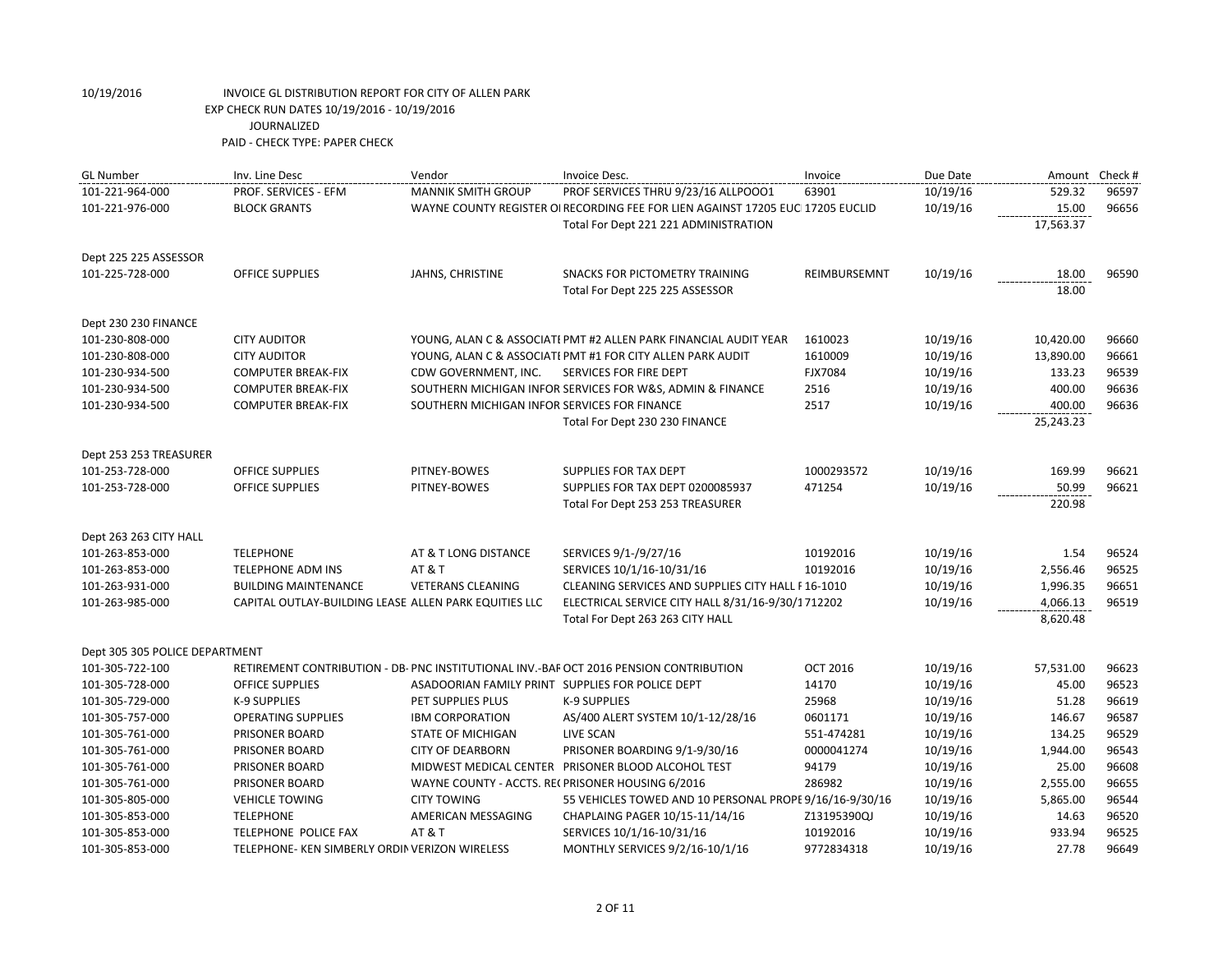| <b>GL Number</b>                          | Inv. Line Desc                  | Vendor                                              | Invoice Desc.                                                                          | Invoice         | Due Date | Amount     | Check # |
|-------------------------------------------|---------------------------------|-----------------------------------------------------|----------------------------------------------------------------------------------------|-----------------|----------|------------|---------|
| 101-305-931-000                           | <b>BUILDING MAINTENANCE</b>     | <b>CINTAS CORP.</b>                                 | UNIFORM SERVICE POLICE DEPT SEPT 2016                                                  | 72116861SEPT    | 10/19/16 | 65.30      | 96542   |
| 101-305-939-000                           | <b>VEHICLE MAINTENANCE</b>      | <b>CLASSIC AUTO WASH INC.</b>                       | <b>SERVICES FOR SEPT 2016</b>                                                          | 1648            | 10/19/16 | 214.50     | 96545   |
| 101-305-939-000                           | <b>VEHICLE MAINTENANCE</b>      | CLASSIC AUTO WASH INC.                              | SERVICES FOR MONTH OF JULY 2016                                                        | 1636            | 10/19/16 | 214.50     | 96545   |
| 101-305-945-000                           | <b>EQUIPMENT</b>                | CREATIVE SAFETY SUPPLY LLC INDUSTRIAL LABEL PRINTER |                                                                                        | 112405          | 10/19/16 | 714.98     | 96547   |
| 101-305-960-000                           | <b>EDUCATION &amp; TRAINING</b> | MACK, DAN                                           | <b>EXPENSES RELATED TO TRAINING</b>                                                    | REIMBURSEMENT   | 10/19/16 | 50.72      | 96596   |
| 101-305-961-000                           | POL. TRAIN-ACT 302 ST. GRANT    |                                                     | OAKLAND COMMUNITY COLL SPEED MEASUREMENT OPERATOR CLASS WAA 103380                     |                 | 10/19/16 | 500.00     | 96615   |
| 101-305-961-000                           | POL. TRAIN-ACT 302 ST. GRANT    |                                                     | SECUTIRY EQUIPMENT CORP TRAINING FOR 4 POLICE OFFICERS                                 | 205097          | 10/19/16 | 600.00     | 96633   |
|                                           |                                 |                                                     | Total For Dept 305 305 POLICE DEPARTMENT                                               |                 |          | 71,633.55  |         |
| Dept 340 340 FIRE DEPARTMENT              |                                 |                                                     |                                                                                        |                 |          |            |         |
| 101-340-722-100                           |                                 |                                                     | RETIREMENT CONTRIBUTION - DB- PNC INSTITUTIONAL INV.-BAF OCT 2016 PENSION CONTRIBUTION | <b>OCT 2016</b> | 10/19/16 | 43,816.00  | 96623   |
| 101-340-757-000                           | <b>OPERATING SUPPLIES</b>       | NETWORK SERVICES COMP                               | <b>OPERATING SUPPLIES</b>                                                              | 6411295-00      | 10/19/16 | 46.36      | 96613   |
| 101-340-757-500                           | <b>RESCUE SUPPLIES</b>          | BAKER'S GAS & WELDING SUI OXYGEN CYLINDER RENTAL    |                                                                                        | 09151547        | 10/19/16 | 58.21      | 96527   |
| 101-340-757-500                           | <b>RESCUE SUPPLIES</b>          | J & B MEDICAL SUPPLY, INC. RESCUE SUPPLIES          |                                                                                        | 3189103         | 10/19/16 | 6.79       | 96589   |
| 101-340-757-500                           | <b>RESCUE SUPPLIES</b>          | J & B MEDICAL SUPPLY, INC. RESCUE SUPPLIES          |                                                                                        | 3198780         | 10/19/16 | 1,135.32   | 96589   |
| 101-340-768-000                           | <b>UNIFORMS</b>                 | <b>WEST SHORE SERVICES</b>                          | UNIFORMS FOR FIRE DEPT                                                                 | 12166           | 10/19/16 | 97.94      | 96657   |
| 101-340-805-000                           | AMBULANCE BILLING               | ACCUMED BILLING INC.                                | SEPT 2016 BILLING                                                                      | 14458           | 10/19/16 | 4,152.40   | 96513   |
| 101-340-853-000                           | TELEPHONE-EDWARD CANN           | <b>VERIZON WIRELESS</b>                             | MONTHLY SERVICES 9/2/16-10/1/16                                                        | 9772834318      | 10/19/16 | 229.00     | 96649   |
| 101-340-920-000                           | UTILITIES- FIRE DEPT            | <b>DTE ENERGY</b>                                   | SERVICES FOR 9/9/16-10/10/16                                                           | 10192016        | 10/19/16 | 2,165.50   | 96560   |
| 101-340-920-000                           | UTILITIES FIRE                  | <b>DTE ENERGY</b>                                   | SERVICES 9/2/16-10/5/16                                                                | 10192016        | 10/19/16 | 218.99     | 96567   |
| 101-340-931-000                           | <b>BUILDING MAINTENANCE</b>     | GREAT LAKES ACE HARDWAR SUPPLIES FOR FIRE DEPT      |                                                                                        | 1408/416        | 10/19/16 | 4.27       | 96514   |
| 101-340-931-000                           | <b>BUILDING MAINTENANCE</b>     | <b>STATE OF MICHIGAN</b>                            | BLDG MAINTENANCE INSPECTION FOR FIRE DE BLR393673                                      |                 | 10/19/16 | 120.00     | 96530   |
| 101-340-931-000                           | <b>BUILDING MAINTENANCE</b>     | DOWNRIVER REFRIGERATION PARTS                       |                                                                                        | 1493943         | 10/19/16 | 599.67     | 96558   |
| 101-340-931-000                           | <b>BUILDING MAINTENANCE</b>     |                                                     | FIRE SYSTEMS OF MICHIGAN, BUILDING MNT FOR FIRE DEPT                                   | 169042          | 10/19/16 | 120.00     | 96573   |
| 101-340-931-000                           | <b>BUILDING MAINTENANCE</b>     | LOWE'S                                              | PURCHASES FROM VARIOUS DEPT SEPT 2016                                                  | 99006314951SEPT | 10/19/16 | 379.23     | 96594   |
| 101-340-939-000                           | <b>VEHICLE MAINTENANCE</b>      | GREAT LAKES ACE HARDWAR SUPPLIES FOR FIRE DEPT      |                                                                                        | 1427/416        | 10/19/16 | 37.74      | 96514   |
| 101-340-939-000                           | <b>VEHICLE MAINTENANCE</b>      | <b>GLENDALE AUTO VALUE</b>                          | CREDIT ON RET FROM INV 111245                                                          | CM359-111501    | 10/19/16 | (180.33)   | 96576   |
| 101-340-939-000                           | <b>VEHICLE MAINTENANCE</b>      | <b>HALT FIRE</b>                                    | <b>VEHICLE MNT FIRE DEPT</b>                                                           | S0071739        | 10/19/16 | 112.71     | 96583   |
| 101-340-939-000                           | <b>VEHICLE MAINTENANCE</b>      | <b>HALT FIRE</b>                                    | VEHICLE MNT FOR FIRE DEPT                                                              | S0071871        | 10/19/16 | 139.00     | 96583   |
| 101-340-939-000                           | <b>VEHICLE MAINTENANCE</b>      | <b>JORGENSEN FORD</b>                               | PARTS AND SERVICE ON 2015 FORD F350                                                    | 544445          | 10/19/16 | 148.50     | 96592   |
| 101-340-939-000                           | <b>VEHICLE MAINTENANCE</b>      | LOWE'S                                              | PURCHASES FROM VARIOUS DEPT SEPT 2016                                                  | 99006314951SEPT | 10/19/16 | 39.63      | 96594   |
| 101-340-939-000                           | <b>VEHICLE MAINTENANCE</b>      | TREDROC TIRE ALLEN PARK 7: VEHICLE MNT FIRE DEPT    |                                                                                        | 29402           | 10/19/16 | 628.00     | 96643   |
| 101-340-960-000                           | <b>EDUCATION &amp; TRAINING</b> |                                                     | MICHIGAN FIRE TRNG CONSU TRAINING BOOKS FOR FIRE DEPT                                  | 9292016         | 10/19/16 | 120.00     | 96605   |
| 101-340-985-000                           | <b>CAPITAL OUTLAY</b>           | C.E. RAINES COMPANY                                 | ENG & SURVEYING SERV FIRE STN PARKING LOT 13828                                        |                 | 10/19/16 | 650.00     | 96540   |
| 101-340-985-000                           | CAPITAL OUTLAY                  |                                                     | GEE & MISSLER HEATING & A PMT #2 JOB -21 FIRE & DPW HVAC UPGRADES JOB 21               |                 | 10/19/16 | 77,274.50  | 96575   |
|                                           |                                 |                                                     | Total For Dept 340 340 FIRE DEPARTMENT                                                 |                 |          | 132,119.43 |         |
|                                           |                                 |                                                     |                                                                                        |                 |          |            |         |
| Dept 445 445 DEPARTMENT OF PUBLIC SERVICE |                                 |                                                     |                                                                                        |                 |          |            |         |
| 101-445-722-100                           |                                 |                                                     | RETIREMENT CONTRIBUTION - DB- PNC INSTITUTIONAL INV.-BAF OCT 2016 PENSION CONTRIBUTION | <b>OCT 2016</b> | 10/19/16 | 19,166.00  | 96623   |
| 101-445-768-000                           | <b>UNIFORMS</b>                 | CINTAS CORP.                                        | <b>UNFORM SERVICES GARAGE SEPT 2016</b>                                                | 72116831SEPT    | 10/19/16 | 273.04     | 96542   |
| 101-445-768-000                           | <b>UNIFORMS</b>                 | CINTAS CORP.                                        | UNIFORM SERVICES FOR PUBLIC SERV SEPT 20 72116811SEPT                                  |                 | 10/19/16 | 343.28     | 96542   |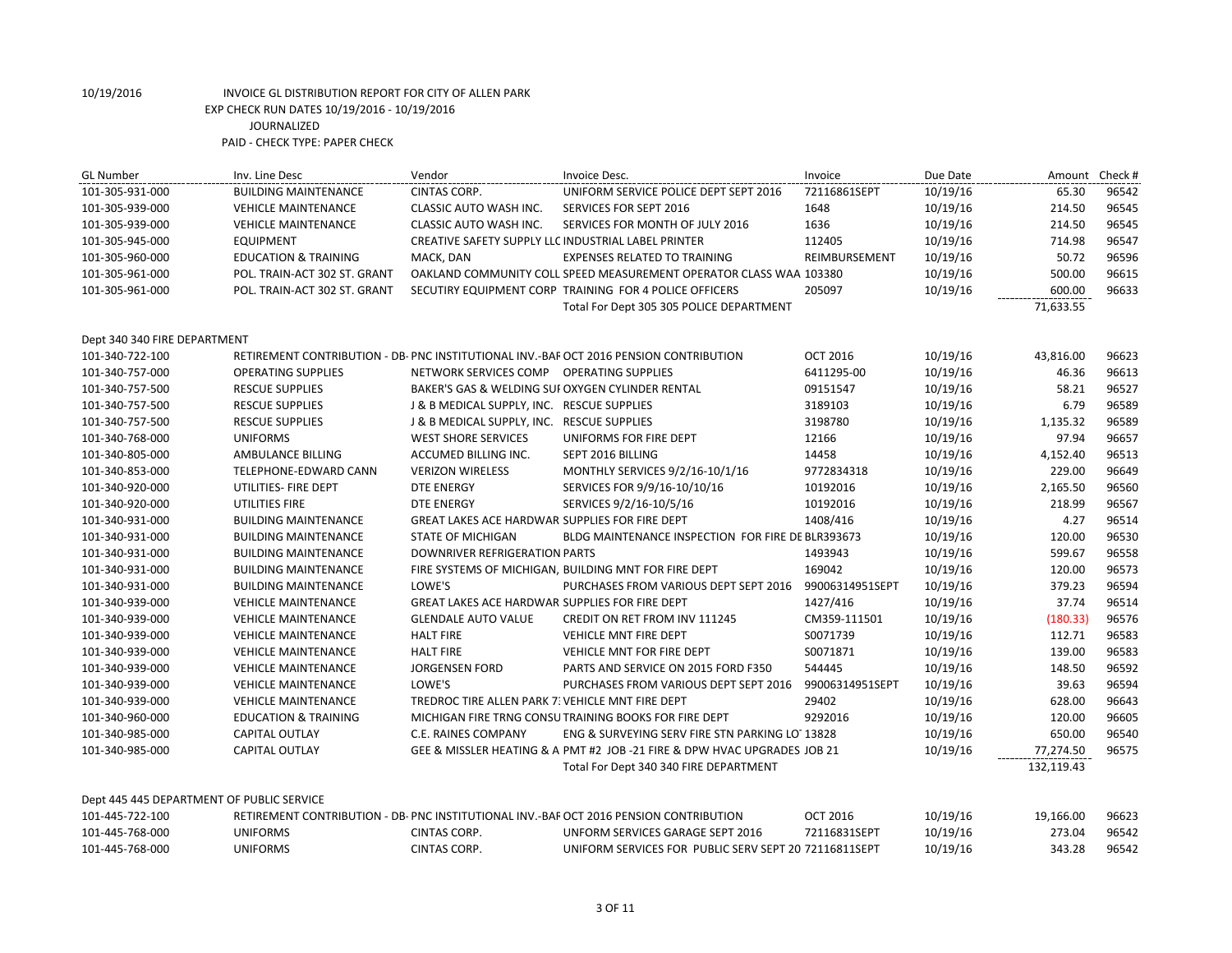#### 10/19/2016 INVOICE GL DISTRIBUTION REPORT FOR CITY OF ALLEN PARK EXP CHECK RUN DATES 10/19/2016 - 10/19/2016 JOURNALIZED

PAID - CHECK TYPE: PAPER CHECK

| <b>VERIZON WIRELESS</b><br>MONTHLY SERVICES 9/2/16-10/1/16<br>101-445-853-000<br>TELEPHONE-GARAGE<br>9772834318<br>10/19/16<br>50.56<br>96649<br>793.66<br>96560<br>101-445-920-000<br>UTILITIES 16860 SOUTHFIELD<br><b>DTE ENERGY</b><br>SERVICES FOR 9/9/16-10/10/16<br>10192016<br>10/19/16<br>82.83<br>96567<br>101-445-920-000<br>UTILITIES GARAGE APT R<br><b>DTE ENERGY</b><br>SERVICES 9/2/16-10/5/16<br>10192016<br>10/19/16<br>49.72<br>96560<br>STREET LIGHTING ECORSE LIGHT P DTE ENERGY<br>SERVICES FOR 9/9/16-10/10/16<br>10192016<br>10/19/16<br>101-445-926-000<br>10192016<br>10/19/16<br>177.31<br>96566<br>101-445-926-000<br>STREET LIGHTING- 15501 PHILOMI DTE ENERGY<br>SERVICES 8/25/16-9/23/16<br>96636<br>ALLEY, PARK.LOT & SIDEWALKS<br>SOUTHERN MICHIGAN INFOR SERVICES FOR DPS & WATER<br>2519<br>10/19/16<br>160.00<br>101-445-935-000<br>101-445-939-000<br>GREAT LAKES ACE HARDWAR SUPPLIES FOR GARAGE<br>1423/416<br>10/19/16<br>7.59<br>96514<br><b>VEHICLE MAINTENANCE</b><br><b>PARTS</b><br>0122553<br>10/19/16<br>608.94<br>96528<br>101-445-939-000<br><b>VEHICLE MAINTENANCE</b><br>BELL EQUIPMENT CO.<br><b>PARTS</b><br>41507<br>6,670.00<br>96537<br>101-445-939-000<br><b>CANNON EQUIPMENT</b><br>10/19/16<br><b>VEHICLE MAINTENANCE</b> |
|-------------------------------------------------------------------------------------------------------------------------------------------------------------------------------------------------------------------------------------------------------------------------------------------------------------------------------------------------------------------------------------------------------------------------------------------------------------------------------------------------------------------------------------------------------------------------------------------------------------------------------------------------------------------------------------------------------------------------------------------------------------------------------------------------------------------------------------------------------------------------------------------------------------------------------------------------------------------------------------------------------------------------------------------------------------------------------------------------------------------------------------------------------------------------------------------------------------------------------------------------------------------------------------|
|                                                                                                                                                                                                                                                                                                                                                                                                                                                                                                                                                                                                                                                                                                                                                                                                                                                                                                                                                                                                                                                                                                                                                                                                                                                                                     |
|                                                                                                                                                                                                                                                                                                                                                                                                                                                                                                                                                                                                                                                                                                                                                                                                                                                                                                                                                                                                                                                                                                                                                                                                                                                                                     |
|                                                                                                                                                                                                                                                                                                                                                                                                                                                                                                                                                                                                                                                                                                                                                                                                                                                                                                                                                                                                                                                                                                                                                                                                                                                                                     |
|                                                                                                                                                                                                                                                                                                                                                                                                                                                                                                                                                                                                                                                                                                                                                                                                                                                                                                                                                                                                                                                                                                                                                                                                                                                                                     |
|                                                                                                                                                                                                                                                                                                                                                                                                                                                                                                                                                                                                                                                                                                                                                                                                                                                                                                                                                                                                                                                                                                                                                                                                                                                                                     |
|                                                                                                                                                                                                                                                                                                                                                                                                                                                                                                                                                                                                                                                                                                                                                                                                                                                                                                                                                                                                                                                                                                                                                                                                                                                                                     |
|                                                                                                                                                                                                                                                                                                                                                                                                                                                                                                                                                                                                                                                                                                                                                                                                                                                                                                                                                                                                                                                                                                                                                                                                                                                                                     |
|                                                                                                                                                                                                                                                                                                                                                                                                                                                                                                                                                                                                                                                                                                                                                                                                                                                                                                                                                                                                                                                                                                                                                                                                                                                                                     |
|                                                                                                                                                                                                                                                                                                                                                                                                                                                                                                                                                                                                                                                                                                                                                                                                                                                                                                                                                                                                                                                                                                                                                                                                                                                                                     |
| 10/19/16<br>203.91<br>96576<br>101-445-939-000<br><b>VEHICLE MAINTENANCE</b><br><b>GLENDALE AUTO VALUE</b><br>PARTS FOR 2005 FORD 450 PICKUP<br>359-112744                                                                                                                                                                                                                                                                                                                                                                                                                                                                                                                                                                                                                                                                                                                                                                                                                                                                                                                                                                                                                                                                                                                          |
| <b>PARTS</b><br>96576<br>10/19/16<br>54.58<br>101-445-939-000<br><b>VEHICLE MAINTENANCE</b><br><b>GLENDALE AUTO VALUE</b><br>359-112569                                                                                                                                                                                                                                                                                                                                                                                                                                                                                                                                                                                                                                                                                                                                                                                                                                                                                                                                                                                                                                                                                                                                             |
| 10/19/16<br>120.81<br>96576<br>101-445-939-000<br><b>VEHICLE MAINTENANCE</b><br><b>GLENDALE AUTO VALUE</b><br>PARTS FOR 2006 FORD PICKUP<br>359-112767                                                                                                                                                                                                                                                                                                                                                                                                                                                                                                                                                                                                                                                                                                                                                                                                                                                                                                                                                                                                                                                                                                                              |
| 10/19/16<br>41.79<br>96576<br>101-445-939-000<br><b>VEHICLE MAINTENANCE</b><br><b>GLENDALE AUTO VALUE</b><br>PARTS FOR 2005 FORD F450<br>359-112743                                                                                                                                                                                                                                                                                                                                                                                                                                                                                                                                                                                                                                                                                                                                                                                                                                                                                                                                                                                                                                                                                                                                 |
| 193.91<br>96576<br>101-445-939-000<br><b>VEHICLE MAINTENANCE</b><br><b>GLENDALE AUTO VALUE</b><br>PARTS FOR 2005 F450 PICKUP<br>359-112739<br>10/19/16                                                                                                                                                                                                                                                                                                                                                                                                                                                                                                                                                                                                                                                                                                                                                                                                                                                                                                                                                                                                                                                                                                                              |
| 96576<br>101-445-939-000<br><b>GLENDALE AUTO VALUE</b><br>RET PARTS PURCHASED ON INV 112739 WARR/ CM359-112752<br>10/19/16<br>(193.91)<br><b>VEHICLE MAINTENANCE</b>                                                                                                                                                                                                                                                                                                                                                                                                                                                                                                                                                                                                                                                                                                                                                                                                                                                                                                                                                                                                                                                                                                                |
| 10/19/16<br>267.98<br>96576<br>101-445-939-000<br><b>VEHICLE MAINTENANCE</b><br><b>GLENDALE AUTO VALUE</b><br><b>PARTS FOR 2006 FORD F150</b><br>359-112830                                                                                                                                                                                                                                                                                                                                                                                                                                                                                                                                                                                                                                                                                                                                                                                                                                                                                                                                                                                                                                                                                                                         |
| PARTS FOR 2006 FORD F150<br>10/19/16<br>225.65<br>96576<br>101-445-939-000<br><b>VEHICLE MAINTENANCE</b><br><b>GLENDALE AUTO VALUE</b><br>359-112825                                                                                                                                                                                                                                                                                                                                                                                                                                                                                                                                                                                                                                                                                                                                                                                                                                                                                                                                                                                                                                                                                                                                |
| RET CREDIT FROM IN 111449<br>CM359-111993<br>10/19/16<br>(6.86)<br>96576<br>101-445-939-000<br><b>VEHICLE MAINTENANCE</b><br><b>GLENDALE AUTO VALUE</b>                                                                                                                                                                                                                                                                                                                                                                                                                                                                                                                                                                                                                                                                                                                                                                                                                                                                                                                                                                                                                                                                                                                             |
| 10/19/16<br>65.38<br>96576<br><b>VEHICLE MAINTENANCE</b><br><b>GLENDALE AUTO VALUE</b><br><b>PARTS</b><br>359-111529<br>101-445-939-000                                                                                                                                                                                                                                                                                                                                                                                                                                                                                                                                                                                                                                                                                                                                                                                                                                                                                                                                                                                                                                                                                                                                             |
| 20.18<br>96576<br>101-445-939-000<br><b>VEHICLE MAINTENANCE</b><br><b>GLENDALE AUTO VALUE</b><br><b>PARTS</b><br>359-112131<br>10/19/16                                                                                                                                                                                                                                                                                                                                                                                                                                                                                                                                                                                                                                                                                                                                                                                                                                                                                                                                                                                                                                                                                                                                             |
| 358.09<br>96576<br><b>PARTS</b><br>359-111449<br>10/19/16<br>101-445-939-000<br><b>VEHICLE MAINTENANCE</b><br><b>GLENDALE AUTO VALUE</b>                                                                                                                                                                                                                                                                                                                                                                                                                                                                                                                                                                                                                                                                                                                                                                                                                                                                                                                                                                                                                                                                                                                                            |
| 96603<br><b>PARTS</b><br>PD6807843<br>10/19/16<br>13.41<br>101-445-939-000<br><b>VEHICLE MAINTENANCE</b><br><b>MICHIGAN CAT</b>                                                                                                                                                                                                                                                                                                                                                                                                                                                                                                                                                                                                                                                                                                                                                                                                                                                                                                                                                                                                                                                                                                                                                     |
| <b>PARTS</b><br>122.86<br>96603<br><b>MICHIGAN CAT</b><br>PD6804402<br>10/19/16<br>101-445-939-000<br><b>VEHICLE MAINTENANCE</b>                                                                                                                                                                                                                                                                                                                                                                                                                                                                                                                                                                                                                                                                                                                                                                                                                                                                                                                                                                                                                                                                                                                                                    |
| 10/19/16<br>173.00<br>96664<br>101-445-939-000<br><b>VEHICLE MAINTENANCE</b><br>EAST MICHIGAN TRAILER SAL PARTS<br>6359747                                                                                                                                                                                                                                                                                                                                                                                                                                                                                                                                                                                                                                                                                                                                                                                                                                                                                                                                                                                                                                                                                                                                                          |
| 30,043.71<br>Total For Dept 445 445 DEPARTMENT OF PUBLIC SERVICE                                                                                                                                                                                                                                                                                                                                                                                                                                                                                                                                                                                                                                                                                                                                                                                                                                                                                                                                                                                                                                                                                                                                                                                                                    |
| Dept 707 707 PARKS & REC                                                                                                                                                                                                                                                                                                                                                                                                                                                                                                                                                                                                                                                                                                                                                                                                                                                                                                                                                                                                                                                                                                                                                                                                                                                            |
| 1429/416<br>10/19/16<br>34.36<br>101-707-783-000<br><b>PARK SUPPLIES</b><br><b>GREAT LAKES ACE HARDWAR SUPPLIES</b><br>96514                                                                                                                                                                                                                                                                                                                                                                                                                                                                                                                                                                                                                                                                                                                                                                                                                                                                                                                                                                                                                                                                                                                                                        |
| 1411/416<br>10/19/16<br>28.32<br>96514<br>101-707-783-000<br><b>PARK SUPPLIES</b><br><b>GREAT LAKES ACE HARDWAR SUPPLIES</b>                                                                                                                                                                                                                                                                                                                                                                                                                                                                                                                                                                                                                                                                                                                                                                                                                                                                                                                                                                                                                                                                                                                                                        |
| 1422/416<br>10/19/16<br>57.22<br>96514<br>101-707-783-000<br><b>PARK SUPPLIES</b><br>GREAT LAKES ACE HARDWAR SUPPLIES FOR RIEHL PARK                                                                                                                                                                                                                                                                                                                                                                                                                                                                                                                                                                                                                                                                                                                                                                                                                                                                                                                                                                                                                                                                                                                                                |
| LOWE'S<br>96594<br>101-707-783-000<br><b>PARK SUPPLIES</b><br>PURCHASES FROM VARIOUS DEPT SEPT 2016<br>99006314951SEPT<br>10/19/16<br>251.03                                                                                                                                                                                                                                                                                                                                                                                                                                                                                                                                                                                                                                                                                                                                                                                                                                                                                                                                                                                                                                                                                                                                        |
| A-123206<br>10/19/16<br>190.00<br>96532<br>101-707-784-000<br><b>PARK SERVICES</b><br>BOBS SANITATION SERV INC RENTAL FOR 9/14/16-10/11/16                                                                                                                                                                                                                                                                                                                                                                                                                                                                                                                                                                                                                                                                                                                                                                                                                                                                                                                                                                                                                                                                                                                                          |
| LOWE'S<br>99006314951SEPT<br>64.32<br>96594<br>101-707-784-000<br><b>PARK SERVICES</b><br>PURCHASES FROM VARIOUS DEPT SEPT 2016<br>10/19/16                                                                                                                                                                                                                                                                                                                                                                                                                                                                                                                                                                                                                                                                                                                                                                                                                                                                                                                                                                                                                                                                                                                                         |
| 96648<br>101-707-801-001<br><b>LAWN SERVICES</b><br>U S LAWNS OF LIVONIA<br>LAWN SERVICES SEPT 2016 GRASS CUTTINGS<br>3556<br>10/19/16<br>5,324.50                                                                                                                                                                                                                                                                                                                                                                                                                                                                                                                                                                                                                                                                                                                                                                                                                                                                                                                                                                                                                                                                                                                                  |
| 29.06<br>96525<br>101-707-853-000<br>TELEPHONE- CHARLIE BR<br><b>AT &amp; T</b><br>SERVICES 10/1/16-10/31/16<br>10192016<br>10/19/16                                                                                                                                                                                                                                                                                                                                                                                                                                                                                                                                                                                                                                                                                                                                                                                                                                                                                                                                                                                                                                                                                                                                                |
| 96560<br>101-707-920-000<br>UTILITIES CHAMPAIGN PK<br><b>DTE ENERGY</b><br>SERVICES FOR 9/9/16-10/10/16<br>10192016<br>10/19/16<br>79.75                                                                                                                                                                                                                                                                                                                                                                                                                                                                                                                                                                                                                                                                                                                                                                                                                                                                                                                                                                                                                                                                                                                                            |
| 94.27<br>101-707-920-000<br><b>UTILITIES PARKS</b><br>SERVICES 9/2/16-10/5/16<br>10192016<br>10/19/16<br>96567<br><b>DTE ENERGY</b>                                                                                                                                                                                                                                                                                                                                                                                                                                                                                                                                                                                                                                                                                                                                                                                                                                                                                                                                                                                                                                                                                                                                                 |
| TREDROC TIRE ALLEN PARK 7. SERVICE & PARTS<br>29024<br>10/19/16<br>28.00<br>96643<br>101-707-939-000<br><b>VEHICLE MAINTENANCE</b>                                                                                                                                                                                                                                                                                                                                                                                                                                                                                                                                                                                                                                                                                                                                                                                                                                                                                                                                                                                                                                                                                                                                                  |
| NEVCO INC<br>10/19/16<br>571.17<br>96614<br>101-707-985-000<br><b>CAPITAL OUTLAY</b><br><b>CHAMPAIGN #2 SCOREBOARD</b><br>0000160352                                                                                                                                                                                                                                                                                                                                                                                                                                                                                                                                                                                                                                                                                                                                                                                                                                                                                                                                                                                                                                                                                                                                                |
| 96614<br>101-707-985-000<br><b>CAPITAL OUTLAY</b><br>NEVCO INC<br>SUPPLIES FOR COMM CTR<br>0000160353<br>10/19/16<br>4,767.62                                                                                                                                                                                                                                                                                                                                                                                                                                                                                                                                                                                                                                                                                                                                                                                                                                                                                                                                                                                                                                                                                                                                                       |
| 96665<br>101-707-985-000<br><b>CAPITAL OUTLAY</b><br>PLAYCORE WISCONSIN INC<br>SWINGS FOR BOCCABELLA PARK<br>PJI-0047865<br>10/19/16<br>4,337.58                                                                                                                                                                                                                                                                                                                                                                                                                                                                                                                                                                                                                                                                                                                                                                                                                                                                                                                                                                                                                                                                                                                                    |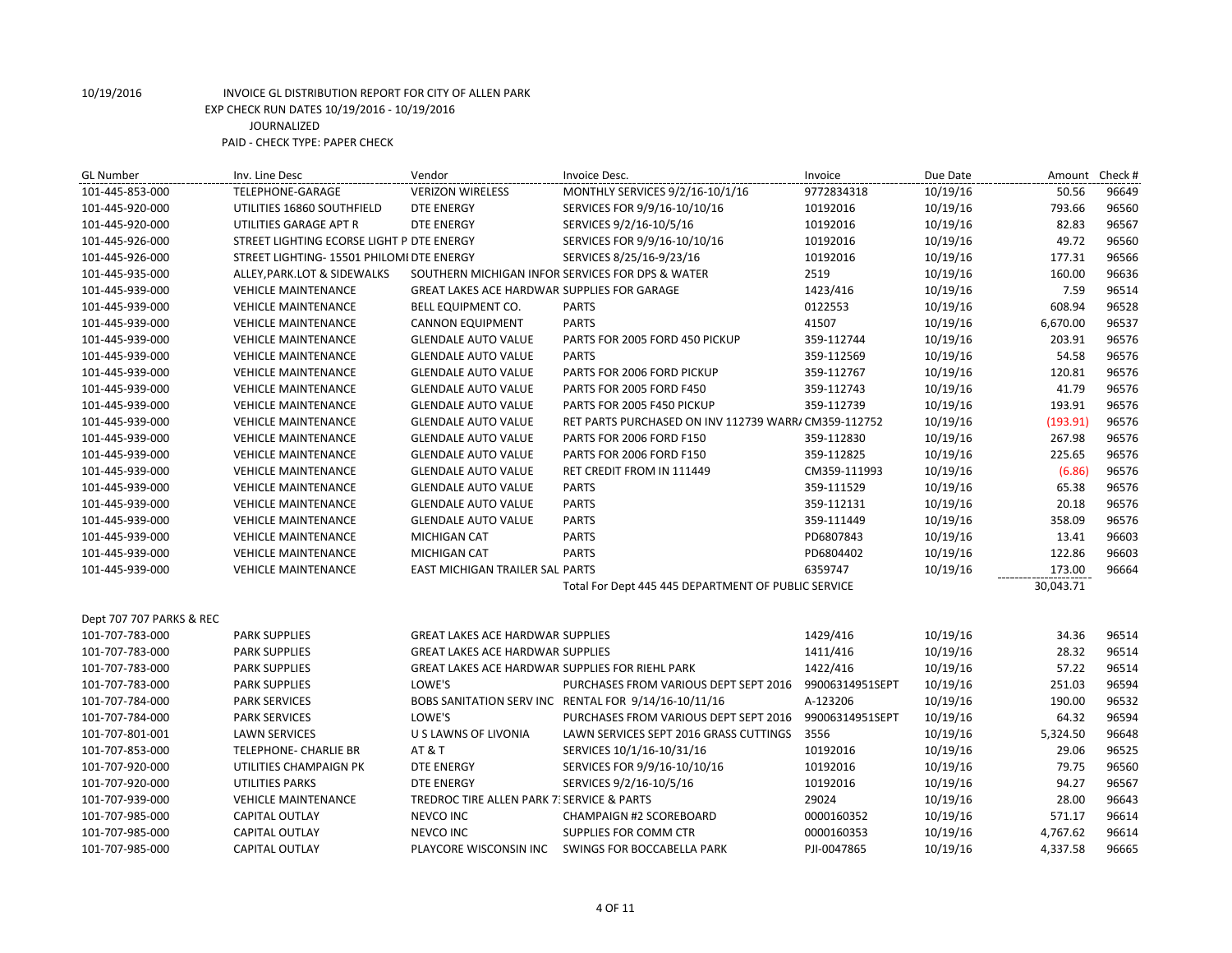| <b>GL Number</b>                | Inv. Line Desc                        | Vendor               | Invoice Desc.                                                          | Invoice         | Due Date | Amount Check # |       |
|---------------------------------|---------------------------------------|----------------------|------------------------------------------------------------------------|-----------------|----------|----------------|-------|
| 101-707-985-000                 | CAPITAL OUTLAY EQUIPMENT              | <b>PLAYTOPIA</b>     | PLAYGROUND EQUIPMENT & INSTALLATION F(PTP16-081                        |                 | 10/19/16 | 56,860.00      | 96666 |
|                                 |                                       |                      | Total For Dept 707 707 PARKS & REC                                     |                 |          | 72,717.20      |       |
| Dept 751 751 COMMUNITY CENTER   |                                       |                      |                                                                        |                 |          |                |       |
| 101-751-757-000                 | <b>OPERATING SUPPLIES</b>             | GORDON FOOD SERV.    | <b>SUPPLIES</b>                                                        | 917046533       | 10/19/16 | 43.96          | 96579 |
| 101-751-757-000                 | <b>OPERATING SUPPLIES</b>             | GORDON FOOD SERV.    | <b>SUPPLIES</b>                                                        | 917046405       | 10/19/16 | 43.03          | 96579 |
| 101-751-757-000                 | <b>OPERATING SUPPLIES</b>             | PROPANE SERVICES     | MOTOR FUEL CIVIC ARENA                                                 | T315126         | 10/19/16 | 214.97         | 96626 |
| 101-751-757-000                 | <b>OPERATING SUPPLIES</b>             | SYSCO DETROIT LLC    | <b>SUPPLIES</b>                                                        | 610042652       | 10/19/16 | 499.51         | 96640 |
| 101-751-768-000                 | <b>UNIFORMS</b>                       | <b>GRAPHICWEAR</b>   | <b>SAFETY GREEN HOODIES</b>                                            | GD345           | 10/19/16 | 222.50         | 96580 |
| 101-751-816-000                 | PROF. SERV. - OTHER                   |                      | REDGUARD FIRE & SECURITY QUARTERLY MONITORING FIRE ALARM OCT TH 33186  |                 | 10/19/16 | 216.00         | 96627 |
| 101-751-816-000                 | PROF. SERV. - OTHER                   |                      | REDGUARD FIRE & SECURITY QUARTERLY MONITORING BURGLAR ALARM O(33187    |                 | 10/19/16 | 177.00         | 96627 |
| 101-751-920-000                 | <b>UTILITIES</b>                      | <b>DIRECTV</b>       | SERVICES FOR 10/8-11/7/16                                              | 29672835966     | 10/19/16 | 125.99         | 96553 |
| 101-751-920-000                 | UTILITIES CIVIC ARENA                 | DTE ENERGY           | SERVICES 9/2/16-10/5/16                                                | 10192016        | 10/19/16 | 1,817.75       | 96567 |
| 101-751-931-000                 | <b>BUILDING MAINTENANCE</b>           | OTIS ELEVATOR CO.    | FIRE SERVICES TEST ON ELEVATOR                                         | CVD36475001     | 10/19/16 | 528.08         | 96616 |
| 101-751-934-000                 | <b>EQUIPMENT MAINTENANCE</b>          | A & B LOCKSMITH      | <b>KEYS FOR PARKS &amp; REC</b>                                        | 80828           | 10/19/16 | 125.00         | 96511 |
| 101-751-934-000                 | <b>EQUIPMENT MAINTENANCE</b>          | DSM SAW & KNIFE LLC  | SERVICES FOR ICE ARENA                                                 | 3569            | 10/19/16 | 23.00          | 96559 |
| 101-751-934-000                 | EQUIPMENT MAINTENANCE                 |                      | JERRY COHEN ELITE LAB INC OCT COOLING WATER TREATMENT                  | 7198            | 10/19/16 | 200.00         | 96591 |
| 101-751-985-000                 | CREDIT ON SALES TAX ON LINE OR LOWE'S |                      | PURCHASES FROM VARIOUS DEPT SEPT 2016                                  | 99006314951SEPT | 10/19/16 | (167.81)       | 96594 |
|                                 |                                       |                      | Total For Dept 751 751 COMMUNITY CENTER                                |                 |          | 4,068.98       |       |
|                                 |                                       |                      | Total For Fund 101 GENERAL FUND                                        |                 |          | 557,172.95     |       |
| Fund 202 MAJOR STREET FUND      |                                       |                      |                                                                        |                 |          |                |       |
| Dept 478 WINTER MAINTENANCE     |                                       |                      |                                                                        |                 |          |                |       |
| 202-478-757-000                 | <b>OPERATING SUPPLIES</b>             | DETROIT SALT COMPANY | <b>SUPPLIES</b>                                                        | 57185           | 10/19/16 | 2,819.14       | 96549 |
| 202-478-757-000                 | <b>OPERATING SUPPLIES</b>             | DETROIT SALT COMPANY | <b>SUPPLIES</b>                                                        | 57212           | 10/19/16 | 2,819.14       | 96549 |
|                                 |                                       |                      | Total For Dept 478 WINTER MAINTENANCE                                  |                 |          | 5,638.28       |       |
| Dept 479 PRESERVATION - STREETS |                                       |                      |                                                                        |                 |          |                |       |
| 202-479-757-000                 | <b>OPERATING SUPPLIES</b>             | CADILLAC ASPHALT LLC | <b>COLD MIX SUPPLIES</b>                                               | 296058          | 10/19/16 | 1,226.93       | 96536 |
| 202-479-801-205                 | <b>PROF'L SERVICES -</b>              |                      | DOMINIC GAGLIO CONSTRUC JOB AP-19 PMT 4 MAJOR RDS SECTIONING PRC 11471 |                 | 10/19/16 | 38,908.70      | 96556 |
| 202-479-801-215                 | PROF'L SERVICES                       | C.E. RAINES COMPANY  | JOB AP-28 PASER STUDY                                                  | 13826           | 10/19/16 | 2,000.00       | 96540 |
| 202-479-820-000                 | ENGINEERING                           | C.E. RAINES COMPANY  | JOB AP 26 BRIDGE EVALUTIONS/INSPECTIONS 13825                          |                 | 10/19/16 | 50.00          | 96540 |
| 202-479-820-000                 | ENGINEERING                           | C.E. RAINES COMPANY  | JOB AP-23 ALLEN ROAD STRIPPING RFQ                                     | 13822           | 10/19/16 | 1,264.00       | 96540 |
|                                 |                                       |                      | Total For Dept 479 PRESERVATION - STREETS                              |                 |          | 43,449.63      |       |
| Dept 505 CONSTRUCTION - STREETS |                                       |                      |                                                                        |                 |          |                |       |
| 202-505-805-000                 | <b>I-94 VARIOUS MISC. PROJECTS</b>    |                      | MICHIGAN DEPT. OF TRANSPILOCAL PROGRESS BILLINGS JOB 114447A           | 591-8052265     | 10/19/16 | 2,918.34       | 96607 |
|                                 |                                       |                      | Total For Dept 505 CONSTRUCTION - STREETS                              |                 |          | 2,918.34       |       |
|                                 |                                       |                      | Total For Fund 202 MAJOR STREET FUND                                   |                 |          | 52,006.25      |       |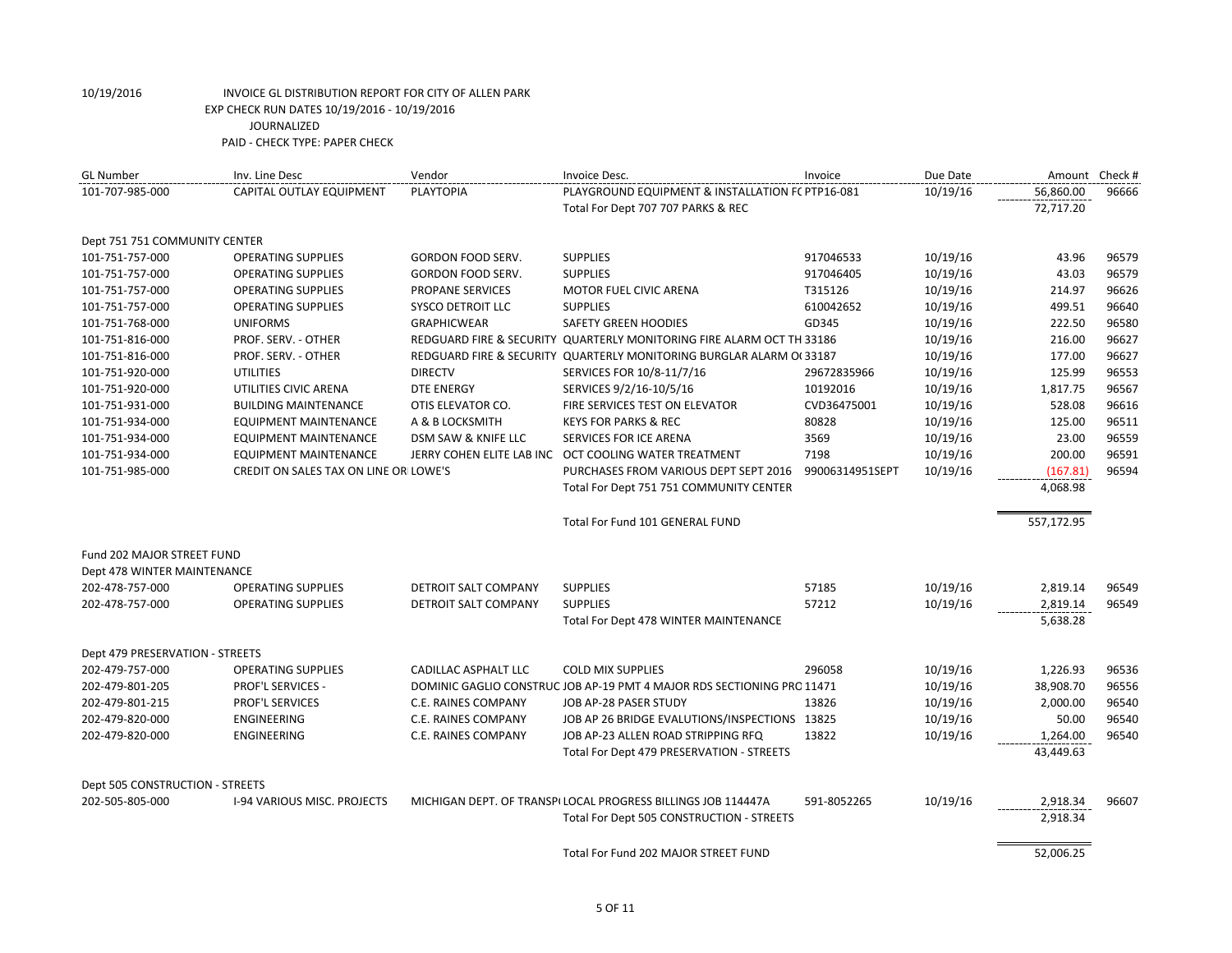| <b>GL Number</b>                               | Inv. Line Desc                                     | Vendor               | Invoice Desc.                                                                                         | Invoice      | Due Date | Amount Check #       |       |
|------------------------------------------------|----------------------------------------------------|----------------------|-------------------------------------------------------------------------------------------------------|--------------|----------|----------------------|-------|
|                                                |                                                    |                      |                                                                                                       |              |          |                      |       |
| Fund 203 LOCAL STREET FUND                     |                                                    |                      |                                                                                                       |              |          |                      |       |
| Dept 478 WINTER MAINTENANCE<br>203-478-757-000 | <b>OPERATING SUPPLIES</b>                          | DETROIT SALT COMPANY | <b>SUPPLIES</b>                                                                                       | 57185        | 10/19/16 |                      | 96549 |
| 203-478-757-000                                | <b>OPERATING SUPPLIES</b>                          | DETROIT SALT COMPANY | <b>SUPPLIES</b>                                                                                       | 57212        | 10/19/16 | 2,819.14<br>2,819.14 | 96549 |
|                                                |                                                    |                      |                                                                                                       |              |          |                      |       |
|                                                |                                                    |                      | Total For Dept 478 WINTER MAINTENANCE                                                                 |              |          | 5,638.28             |       |
| Dept 479 PRESERVATION - STREETS                |                                                    |                      |                                                                                                       |              |          |                      |       |
| 203-479-757-000                                | <b>OPERATING SUPPLIES</b>                          | CADILLAC ASPHALT LLC | <b>COLD MIX SUPPLIES</b>                                                                              | 296058       | 10/19/16 | 1,226.92             | 96536 |
| 203-479-801-205                                | PROF'L SERVICES - PRESERVATION C.E. RAINES COMPANY |                      | JOB AP-11 2016 PAVING PROJ                                                                            | 13818        | 10/19/16 | 42,494.91            | 96540 |
| 203-479-801-205                                |                                                    |                      | PROF'L SERVICES - PRESERVATION DOMINIC GAGLIO CONSTRUC PMT #4 JOB AP-19 ST SECTIONING LOCAL RDS 11443 |              | 10/19/16 | 27,018.95            | 96556 |
| 203-479-801-205                                |                                                    |                      | PROF'L SERVICES - PRESERVATION DOMINIC GAGLIO CONSTRUC JOB AP 19 PMT #6 LOCAL RDS SECT PROG           | 11472        | 10/19/16 | 9,599.59             | 96556 |
| 203-479-801-215                                | PROF'L SERVICES - NON-MOTORIZI C.E. RAINES COMPANY |                      | JOB AP-28 PASER STUDY                                                                                 | 13826        | 10/19/16 | 2,520.25             | 96540 |
| 203-479-801-220                                | <b>PROF'L SERVICES -TREES</b>                      |                      | ADVANTAGE PEST CONTROL TREATED AND REMOVED TREE AT ST LOCATION 9717 NIVER                             |              | 10/19/16 | 100.00               | 96517 |
|                                                |                                                    |                      | Total For Dept 479 PRESERVATION - STREETS                                                             |              |          | 82,960.62            |       |
|                                                |                                                    |                      |                                                                                                       |              |          |                      |       |
| Dept 483 ADMINISTRATION - STREETS              |                                                    |                      |                                                                                                       |              |          |                      |       |
| 203-483-820-000                                | <b>ENGINEERING</b>                                 | C.E. RAINES COMPANY  | JOB AP 19 INSPECTION & TESTING SERVICES                                                               | 13820        | 10/19/16 | 13,592.23            | 96540 |
|                                                |                                                    |                      | Total For Dept 483 ADMINISTRATION - STREETS                                                           |              |          | 13,592.23            |       |
|                                                |                                                    |                      | Total For Fund 203 LOCAL STREET FUND                                                                  |              |          | 102,191.13           |       |
| Fund 226 RUBBISH FUND                          |                                                    |                      |                                                                                                       |              |          |                      |       |
| Dept 450 450 RUBBISH                           |                                                    |                      |                                                                                                       |              |          |                      |       |
| 226-450-817-000                                | <b>WASTE DISPOSAL</b>                              |                      | ADVANCED DISPOSAL SERVIC MSW RECYCLE YARD WASTE & BULK SERVICE                                        | V30001276370 | 10/19/16 | 130,203.33           | 96516 |
| 226-450-817-000                                | <b>WASTE DISPOSAL</b>                              | RIVERVIEW, CITY OF   | JULY 2016 CIAP UTILITY                                                                                | 78388        | 10/19/16 | 96.00                | 96629 |
| 226-450-817-000                                | <b>WASTE DISPOSAL</b>                              | RIVERVIEW, CITY OF   | JULY 2016 MUNICIPAL COMPACT                                                                           | 78385        | 10/19/16 | 17,274.20            | 96629 |
| 226-450-817-000                                | <b>WASTE DISPOSAL</b>                              | RIVERVIEW, CITY OF   | JULY 2016 BROKEN CONCRETE RECYCLED                                                                    | 78387        | 10/19/16 | 436.00               | 96629 |
| 226-450-817-000                                | <b>WASTE DISPOSAL</b>                              | RIVERVIEW, CITY OF   | JULY 2016 SPECIAL WASTE                                                                               | 78386        | 10/19/16 | 291.00               | 96629 |
| 226-450-817-000                                | <b>WASTE DISPOSAL</b>                              | RIVERVIEW, CITY OF   | JULY 2016 RECYCLED WOOD DISPOSAL                                                                      | 78389        | 10/19/16 | 336.90               | 96662 |
| 226-450-819-000                                | <b>WASTE DISPOSAL</b>                              | RIVERVIEW, CITY OF   | AUG 2016 MUNICIPAL COMPACT                                                                            | 78539        | 10/19/16 | 16,933.48            | 96629 |
| 226-450-819-000                                | <b>WASTE DISPOSAL</b>                              | RIVERVIEW, CITY OF   | AUG 2016 DEMOLITION YARD                                                                              | 78540        | 10/19/16 | 872.00               | 96629 |
| 226-450-819-000                                | <b>WASTE DISPOSAL</b>                              | RIVERVIEW, CITY OF   | AUG 2016 WOOD DISPOSAL                                                                                | 78541        | 10/19/16 | 374.34               | 96629 |
|                                                |                                                    |                      | Total For Dept 450 450 RUBBISH                                                                        |              |          | 166,817.25           |       |
|                                                |                                                    |                      |                                                                                                       |              |          |                      |       |
|                                                |                                                    |                      | Total For Fund 226 RUBBISH FUND                                                                       |              |          | 166,817.25           |       |
| Fund 249 BUILDING FUND                         |                                                    |                      |                                                                                                       |              |          |                      |       |
| Dept 000                                       |                                                    |                      |                                                                                                       |              |          |                      |       |
| 249-000-607-000                                | FEES REVENUE 200.00-15% = \$170 MAURER, DAVID      |                      | CANCELLED INSPECTION ON RENTAL PROPERTY REFUND                                                        |              | 10/19/16 | 170.00               | 96598 |
|                                                |                                                    |                      | Total For Dept 000                                                                                    |              |          | 170.00               |       |
|                                                |                                                    |                      |                                                                                                       |              |          |                      |       |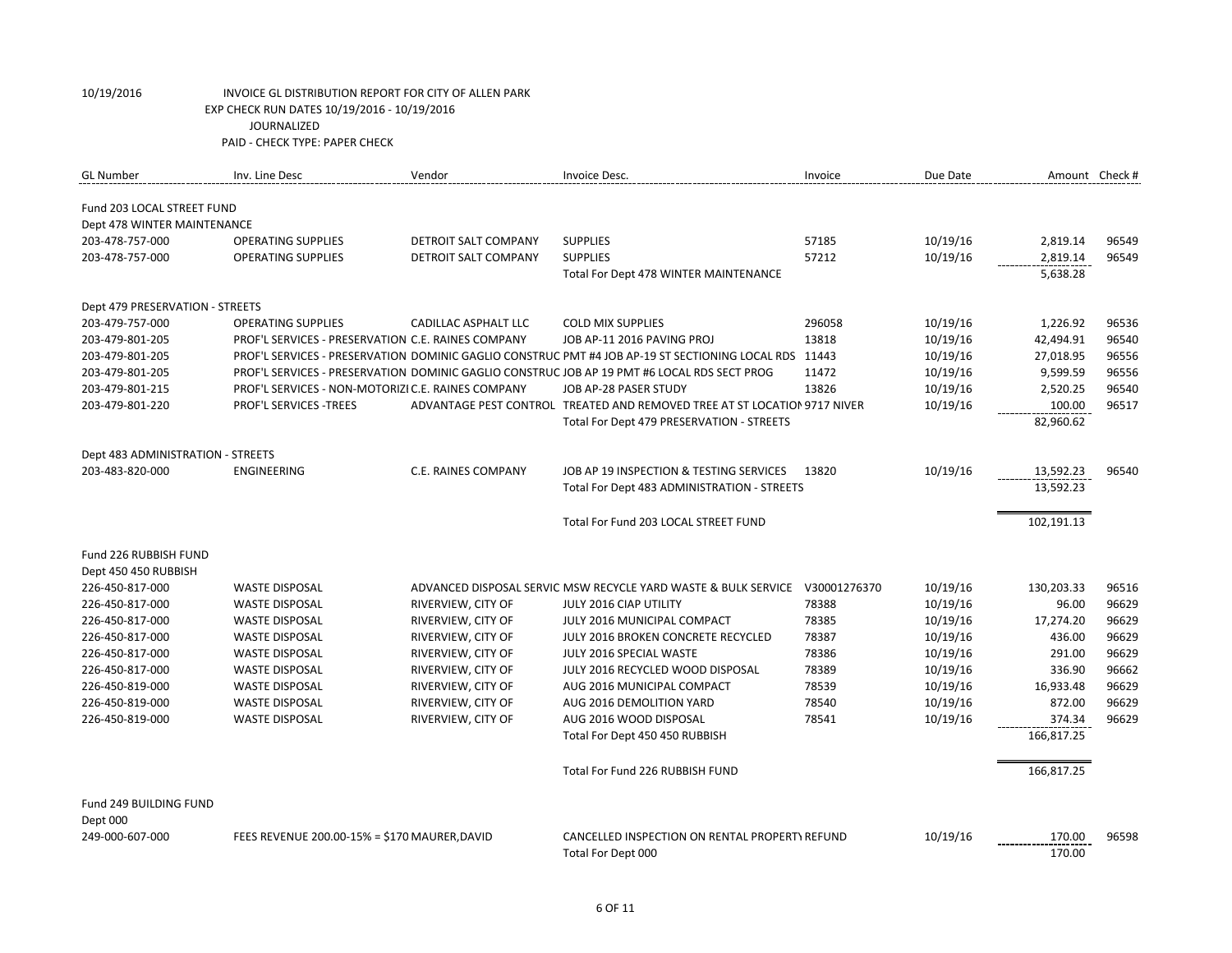| <b>GL Number</b>                   | Inv. Line Desc                | Vendor                                          | Invoice Desc.                                                                          | Invoice          | Due Date |           | Amount Check # |
|------------------------------------|-------------------------------|-------------------------------------------------|----------------------------------------------------------------------------------------|------------------|----------|-----------|----------------|
| Dept 371 371 BUILDING DEPARTMENT   |                               |                                                 |                                                                                        |                  |          |           |                |
| 249-371-722-100                    |                               |                                                 | RETIREMENT CONTRIBUTION- DB I PNC INSTITUTIONAL INV.-BAF OCT 2016 PENSION CONTRIBUTION | <b>OCT 2016</b>  | 10/19/16 | 5,151.00  | 96623          |
| 249-371-728-000                    | <b>OFFICE SUPPLIES</b>        | ABSOPURE WATER CO.                              | BOTTLE SERVICES FOR BLDG DEPT                                                          | 86143643         | 10/19/16 | 26.42     | 96512          |
| 249-371-728-000                    | <b>OFFICE SUPPLIES</b>        | ABSOPURE WATER CO.                              | C&C COOLER SERVICES BLDG DEPT 10/1-10/31, 55935891                                     |                  | 10/19/16 | 10.60     | 96512          |
| 249-371-821-000                    | <b>MECHANICAL INSPECTIONS</b> | CARNILL, STEVE                                  | <b>MECHANICAL INSPECTIONS</b>                                                          | <b>SEPT 2016</b> | 10/19/16 | 4,980.85  | 96538          |
| 249-371-821-000                    | MECHANICAL INSPECTIONS        | MECHANICAL SAFETY & CON: MECHANICAL INSPECTIONS |                                                                                        | 6547 BUCKINGHAM  | 10/19/16 | 80.00     | 96600          |
| 249-371-822-000                    | PLUMBING INSPECTIONS          | HALASH, JEROME                                  | SEPT 2016 PLUMBING INSPECTIONS                                                         | <b>SEPT 2016</b> | 10/19/16 | 598.50    | 96584          |
| 249-371-853-000                    | <b>TELEPHONE- D BOOMER</b>    | <b>VERIZON WIRELESS</b>                         | MONTHLY SERVICES 9/2/16-10/1/16                                                        | 9772834318       | 10/19/16 | 50.00     | 96649          |
|                                    |                               |                                                 | Total For Dept 371 371 BUILDING DEPARTMENT                                             |                  |          | 10,897.37 |                |
|                                    |                               |                                                 |                                                                                        |                  |          |           |                |
|                                    |                               |                                                 | Total For Fund 249 BUILDING FUND                                                       |                  |          | 11,067.37 |                |
| Fund 250 DDA OPERATING             |                               |                                                 |                                                                                        |                  |          |           |                |
| Dept 000                           |                               |                                                 |                                                                                        |                  |          |           |                |
| 250-000-920-000                    | <b>UTILITIES</b>              |                                                 | ALLEN PARK WATER/SEWER I WATER SERVICES FOR DDA OFFICE 6/1-9/1/16 010-AL065-43         |                  | 10/19/16 | 50.28     | 96521          |
| 250-000-920-000                    | <b>UTILITIES</b>              | <b>DTE ENERGY</b>                               | PARKING LOT SERVICES 9/1-10/3/16                                                       | 193884900054     | 10/19/16 | 417.50    | 96562          |
| 250-000-920-000                    | <b>UTILITIES</b>              | <b>DTE ENERGY</b>                               | PARKING LOTS LIGHTS 5301 ALLEN RD 9/2-10/4 194093500016                                |                  | 10/19/16 | 137.73    | 96563          |
| 250-000-920-000                    | <b>UTILITIES</b>              | <b>DTE ENERGY</b>                               | PARKING LOT LIGHTS BEATRICE 9/1-10/3/16                                                | 161895800019     | 10/19/16 | 274.71    | 96564          |
| 250-000-920-000                    | <b>UTILITIES</b>              | <b>DTE ENERGY</b>                               | DDA OFFICE 9/1-10/3/16                                                                 | 194036500057     | 10/19/16 | 172.01    | 96565          |
| 250-000-920-000                    | <b>UTILITIES</b>              | <b>DTE ENERGY</b>                               | SERVICES DDA OFFICE 9/1-10/2/16                                                        | 457346800081     | 10/19/16 | 41.55     | 96568          |
| 250-000-931-000                    | <b>BUILDING MAINTENANCE</b>   | <b>HADDIX ELECTRIC</b>                          | MATERIAL & LABOR FOR SET UP "MADE IN MIC 8271                                          |                  | 10/19/16 | 280.50    | 96582          |
| 250-000-931-000                    | <b>BUILDING MAINTENANCE</b>   | <b>HADDIX ELECTRIC</b>                          | TROUBLESHOOT & REPAIR STREET LIGHTING DI 8263                                          |                  | 10/19/16 | 732.50    | 96582          |
| 250-000-931-000                    | <b>BUILDING MAINTENANCE</b>   | PROPERTY MANAGEMENT                             | WINDOW CLEANING FOR DDA OFFICE                                                         | <b>OCT 2016</b>  | 10/19/16 | 15.00     | 96625          |
| 250-000-942-000                    | RENT 732.00 - 1% =            | STOP & LOCK 2                                   | STORAGE USAGE FROM OCT 2016-MARCH 201 UNIT 3-17                                        |                  | 10/19/16 | 724.68    | 96638          |
| 250-000-960-000                    | MARKETING/PROMOTIONS          |                                                 | BRENDEL'S SEPTIC TANK SER\ MADE IN MICH TOILET RENTAL OCT 7-8 2016 126379              |                  | 10/19/16 | 290.00    | 96533          |
| 250-000-962-000                    | <b>MISCELLANEOUS</b>          | <b>AKT PEERLESS</b>                             | SUPPLIEMENTAL PHASE II ESA                                                             | 44734            | 10/19/16 | 2,630.10  | 96518          |
| 250-000-962-000                    | <b>MISCELLANEOUS</b>          |                                                 | DOWNRIVER PEST CONTROL RAT ABATEMENT ON QUANDT ALLEY                                   | <b>SEPT 2016</b> | 10/19/16 | 130.00    | 96557          |
| 250-000-962-000                    | <b>MISCELLANEOUS</b>          | MD.E.C. INC                                     | REWIRE N ALLEN CONSOLIDATE LOT SIGN TO LI E1642                                        |                  | 10/19/16 | 1,700.00  | 96599          |
| 250-000-962-000                    | <b>MISCELLANEOUS</b>          |                                                 | SCIOTO SECURITY COMPANY, SECURITY GUARD SERVICES FOR MADE IN MICI 65345                |                  | 10/19/16 | 268.00    | 96631          |
| 250-000-997-000                    | PAYING AGENT FEES             | <b>US BANK</b>                                  | DOWNTOWN DEVELOPMENT BOND BI #4880 4418453                                             |                  | 10/19/16 | 150.00    | 96647          |
|                                    |                               |                                                 | Total For Dept 000                                                                     |                  |          | 8,014.56  |                |
|                                    |                               |                                                 | Total For Fund 250 DDA OPERATING                                                       |                  |          | 8,014.56  |                |
| Fund 265 DRUG FORFEITURE - FEDERAL |                               |                                                 |                                                                                        |                  |          |           |                |
| Dept 000                           |                               |                                                 |                                                                                        |                  |          |           |                |
| 265-000-939-000                    | <b>VEHICLE MAINTENANCE</b>    | <b>GLENDALE AUTO VALUE</b>                      | PARTS FOR 2009 FORD ESCAPE                                                             | 359-112548       | 10/19/16 | 76.98     | 96576          |
| 265-000-939-000                    | <b>VEHICLE MAINTENANCE</b>    | <b>GLENDALE AUTO VALUE</b>                      | <b>PARTS</b>                                                                           | 359-112651       | 10/19/16 | 41.34     | 96576          |
| 265-000-939-000                    | <b>VEHICLE MAINTENANCE</b>    | <b>GLENDALE AUTO VALUE</b>                      | <b>PARTS</b>                                                                           | 359-112775       | 10/19/16 | 66.89     | 96576          |
| 265-000-939-000                    | <b>VEHICLE MAINTENANCE</b>    | <b>GLENDALE AUTO VALUE</b>                      | PARTS FOR 2009 CHEV TAHOE                                                              | 359-111543       | 10/19/16 | 166.69    | 96576          |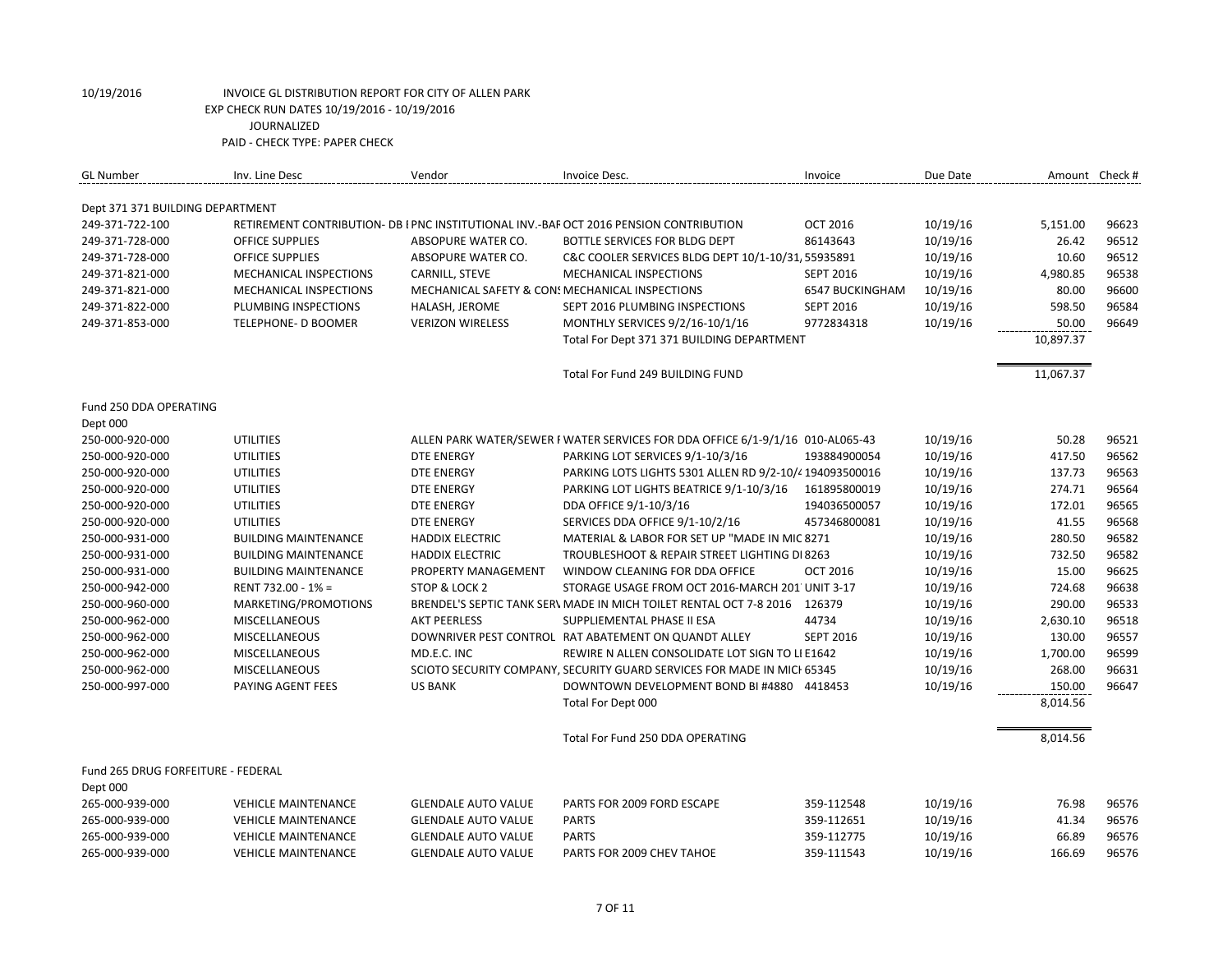| <b>GL Number</b>            | Inv. Line Desc              | Vendor                                         | Invoice Desc.                                                             | Invoice    | Due Date | Amount Check # |       |
|-----------------------------|-----------------------------|------------------------------------------------|---------------------------------------------------------------------------|------------|----------|----------------|-------|
| 265-000-939-000             | <b>VEHICLE MAINTENANCE</b>  | <b>GLENDALE AUTO VALUE</b>                     | <b>PARTS</b>                                                              | 359-111449 | 10/19/16 | 278.46         | 96576 |
| 265-000-939-000             | <b>VEHICLE MAINTENANCE</b>  | INTERSTATE BATTERY OF SE N PARTS               |                                                                           | 69005631   | 10/19/16 | 366.29         | 96588 |
| 265-000-939-000             | <b>VEHICLE MAINTENANCE</b>  | <b>VILLAGE FORD</b>                            | <b>PARTS</b>                                                              | 206889     | 10/19/16 | 107.34         | 96652 |
| 265-000-939-000             | <b>VEHICLE MAINTENANCE</b>  | <b>VILLAGE FORD</b>                            | <b>PARTS</b>                                                              | 207241     | 10/19/16 | 52.84          | 96652 |
| 265-000-939-000             | <b>VEHICLE MAINTENANCE</b>  |                                                | WINDER POLICE EQUIPMENT SUPPLIES FOR WARRANTY REPAIR                      | 20162071   | 10/19/16 | 134.14         | 96658 |
| 265-000-984-000             |                             | COMPUTER EQUIPMENT/SOFTWA THOMSON REUTERS-WEST | INFORMATION CHARGES 9/1-9/30/16                                           | 834799019  | 10/19/16 | 154.35         | 96642 |
|                             |                             |                                                | Total For Dept 000                                                        |            |          | 1,445.32       |       |
|                             |                             |                                                | Total For Fund 265 DRUG FORFEITURE - FEDERAL                              |            |          | 1,445.32       |       |
| Fund 271 LIBRARY            |                             |                                                |                                                                           |            |          |                |       |
| Dept 000<br>271-000-728-000 | <b>OFFICE SUPPLIES</b>      | <b>BUY ONLINE NOW.COM</b>                      | OFFICE SUPPLIES FOR LIBRARY                                               | E4092721   | 10/19/16 | 1,225.00       | 96535 |
| 271-000-728-000             | <b>OFFICE SUPPLIES</b>      | <b>MYRON CORP</b>                              | REGATTA HORIZONS DUO POCKET CALENDARS 101064897                           |            | 10/19/16 | 135.62         | 96612 |
| 271-000-757-000             | <b>OPERATING SUPPLIES</b>   | HARRIS, CHENAUDA                               | <b>COUPON CLASS AT LIBRARY</b>                                            | 100        | 10/19/16 | 100.00         | 96585 |
| 271-000-757-000             | <b>OPERATING SUPPLIES</b>   | MEYER, MARC                                    | BALLOON ARTIST FOR HAUNTED HOUSE AT LIB 5340                              |            | 10/19/16 | 250.00         | 96602 |
| 271-000-757-000             | <b>OPERATING SUPPLIES</b>   |                                                | MIDWEST COLLABORATIVE LI READING WORKSHOP FOR LIBRARY                     | 336545     | 10/19/16 | 200.00         | 96606 |
| 271-000-757-000             | <b>OPERATING SUPPLIES</b>   | SWINEHART, BRANDI                              | REIMBURSEMENT FOR PROGRAM SHIRTS/MILE REIMBURSEMENT                       |            | 10/19/16 | 1,643.24       | 96639 |
| 271-000-757-000             | <b>OPERATING SUPPLIES</b>   | <b>WORK PLACE PRO</b>                          | <b>SHIRTS FOR LIBRARY</b>                                                 | 189170     | 10/19/16 | 556.75         | 96659 |
| 271-000-827-000             | <b>LIBRARY SERVICES</b>     |                                                | PIPER MOUNTAIN WEBS LLC ANNUAL WEBSITE MAINTENANCE FOR LIBRARY 3128       |            | 10/19/16 | 600.00         | 96620 |
| 271-000-827-000             | <b>LIBRARY SERVICES</b>     | THE LIBRARY NETWORK                            | <b>SUPPLIES FOR LIBRARY</b>                                               | 56119      | 10/19/16 | 516.00         | 96641 |
| 271-000-827-000             | <b>LIBRARY SERVICES</b>     | THE LIBRARY NETWORK                            | PAPER MISC FOR LIBRARY SUPPLIES                                           | 56011      | 10/19/16 | 445.98         | 96641 |
| 271-000-827-000             | <b>LIBRARY SERVICES</b>     | THE LIBRARY NETWORK                            | <b>EXTERNAL DATAMAILERS</b>                                               | 56072      | 10/19/16 | 187.09         | 96641 |
| 271-000-827-000             | <b>LIBRARY SERVICES</b>     | THE LIBRARY NETWORK                            | PMT FOR ANNUAL DEL CHARGES 10/1/16-9/30 57036                             |            | 10/19/16 | 3,495.00       | 96641 |
| 271-000-827-000             | <b>LIBRARY SERVICES</b>     | UNIQUE MANAGEMENT SERV PLACEMENTS 9/12-9/26/16 |                                                                           | 434594     | 10/19/16 | 71.60          | 96644 |
| 271-000-828-000             | <b>MATERIALS</b>            | STEINWAY INC                                   | <b>CD FOR LIBRARY</b>                                                     | 34525      | 10/19/16 | 236.84         | 96522 |
| 271-000-828-000             | <b>MATERIALS</b>            | <b>BAKER &amp; TAYLOR</b>                      | <b>MATERIALS FOR LIBRARY</b>                                              | 2032327109 | 10/19/16 | 100.40         | 96526 |
| 271-000-828-000             | <b>MATERIALS</b>            | <b>BAKER &amp; TAYLOR</b>                      | <b>MATERIALS FOR LIBRARY</b>                                              | 2032329048 | 10/19/16 | 87.85          | 96526 |
| 271-000-828-000             | <b>MATERIALS</b>            | <b>BAKER &amp; TAYLOR</b>                      | <b>MATERIALS FOR LIBRARY</b>                                              | 2032298297 | 10/19/16 | 104.16         | 96526 |
| 271-000-828-000             | <b>MATERIALS</b>            | <b>BAKER &amp; TAYLOR</b>                      | <b>MATERIALS FOR LIBRARY</b>                                              | 2032274363 | 10/19/16 | 139.77         | 96526 |
| 271-000-828-000             | <b>MATERIALS</b>            | <b>BLACKSTONE AUDIO, INC</b>                   | <b>AUDIOBOOKS FOR LIBRARY</b>                                             | 860537     | 10/19/16 | 107.91         | 96531 |
| 271-000-828-000             | <b>MATERIALS</b>            | <b>BLACKSTONE AUDIO, INC</b>                   | <b>AUDIOBOOKS FOR LIBRARY</b>                                             | 852361     | 10/19/16 | 95.89          | 96531 |
| 271-000-828-000             | <b>MATERIALS</b>            | ROWMAN AND LITTLEFIELD P MATERIALS FOR LIBRARY |                                                                           | 10273585   | 10/19/16 | 82.98          | 96630 |
| 271-000-828-000             | <b>MATERIALS</b>            | THE LIBRARY NETWORK                            | POISON ON TAP                                                             | 55973      | 10/19/16 | 17.96          | 96641 |
| 271-000-853-000             | <b>TELEPHONE LIBRARY</b>    | AT & T                                         | SERVICES 10/1/16-10/31/16                                                 | 10192016   | 10/19/16 | 78.95          | 96525 |
| 271-000-931-000             | <b>BUILDING MAINTENANCE</b> |                                                | COVERALL NORTH AMERICA COMMERCIAL CLEANING LIBRARY 10/1/16-10/ 1340237621 |            | 10/19/16 | 835.00         | 96546 |
| 271-000-931-000             | <b>BUILDING MAINTENANCE</b> | <b>STATE OF MICHIGAN</b>                       | ALLEN PARK LIBRARY INSPECTION                                             | BLR393241  | 10/19/16 | 60.00          | 96637 |
|                             |                             |                                                | Total For Dept 000                                                        |            |          | 11,373.99      |       |

Total For Fund 271 LIBRARY 11,373.99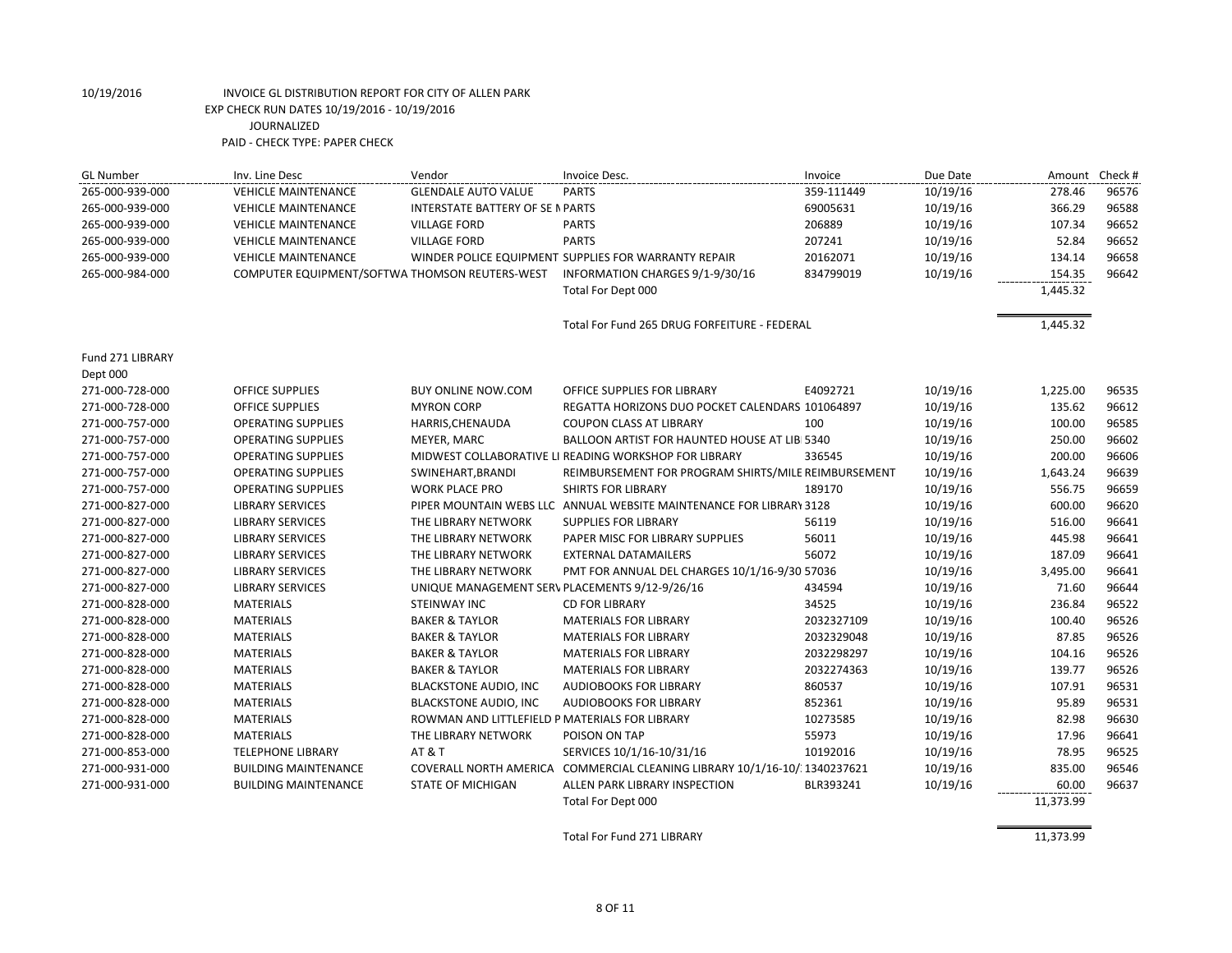| <b>GL Number</b>                       | Inv. Line Desc                                   | Vendor                                           | Invoice Desc.                                             | Invoice         | Due Date |            | Amount Check # |
|----------------------------------------|--------------------------------------------------|--------------------------------------------------|-----------------------------------------------------------|-----------------|----------|------------|----------------|
| Fund 392 COMMUNITY CENTER DEBT SERVICE |                                                  |                                                  |                                                           |                 |          |            |                |
| Dept 000                               |                                                  |                                                  |                                                           |                 |          |            |                |
| 392-000-001-000                        | CASH IN BANK-COMMUNITY CTR E GLENDALE AUTO VALUE |                                                  | <b>PARTS</b>                                              | 359-111449      | 10/19/16 | 358.09     | 96576          |
| 392-000-997-000                        | PAYING AGENT FEES                                | <b>US BANK</b>                                   | UNLIMITED TAX BONDS SERIES 2003B                          | 4419667         | 10/19/16 | 300.00     | 96645          |
| 392-000-997-000                        | <b>PAYING AGENT FEES</b>                         | <b>US BANK</b>                                   | UNLIMITED TAX BONDS SERIES 2003                           | 4419668         | 10/19/16 | 300.00     | 96646          |
|                                        |                                                  |                                                  | Total For Dept 000                                        |                 |          | 958.09     |                |
|                                        |                                                  |                                                  | Total For Fund 392 COMMUNITY CENTER DEBT SERVICE          |                 |          | 958.09     |                |
| Fund 592 WATER & SEWER                 |                                                  |                                                  |                                                           |                 |          |            |                |
| Dept 000                               |                                                  |                                                  |                                                           |                 |          |            |                |
| 592-000-275-000                        | 10-WATER                                         | <b>CITY OF ALLEN PARK</b>                        | UB REFUND FOR ACCOUNT: 610-SM157-05 JAN 30018070166002    |                 | 10/19/16 | 4,298.16   | 96609          |
|                                        |                                                  |                                                  | Total For Dept 000                                        |                 |          | 4,298.16   |                |
| Dept 600 WATER                         |                                                  |                                                  |                                                           |                 |          |            |                |
| 592-600-748-000                        | <b>HYDRANT MAINTENANCE</b>                       | GREAT LAKES ACE HARDWAR SUPPLIES FOR WATER DEPT  |                                                           | 1440/416        | 10/19/16 | 6.98       | 96514          |
| 592-600-748-000                        | <b>HYDRANT MAINTENANCE</b>                       | EJ USA, INC                                      | <b>SUPPLIES</b>                                           | 110160076583    | 10/19/16 | 2,239.39   | 96569          |
| 592-600-873-000                        | <b>MAIN MAINTENANCE</b>                          | <b>ACE-TEX ENT.</b>                              | <b>SUPPLIES</b>                                           | ACE200746       | 10/19/16 | 549.50     | 96515          |
| 592-600-873-000                        | <b>MAIN MAINTENANCE</b>                          | DISCOUNT OFFICE EQUIPMEN SUPPLIES FOR WATER DEPT |                                                           | 38254           | 10/19/16 | 740.00     | 96554          |
| 592-600-873-000                        | <b>MAIN MAINTENANCE</b>                          | EJ USA, INC                                      | <b>SERVICES</b>                                           | 110160074210    | 10/19/16 | 921.08     | 96569          |
| 592-600-873-000                        | <b>MAIN MAINTENANCE</b>                          | LOWE'S                                           | PURCHASES FROM VARIOUS DEPT SEPT 2016                     | 99006314951SEPT | 10/19/16 | 1,024.98   | 96594          |
| 592-600-873-000                        | <b>MAIN MAINTENANCE</b>                          | <b>SLC METER LLC</b>                             | REPAIR CLAMPS FOR WATERMAIN                               | 246827          | 10/19/16 | 121.34     | 96634          |
| 592-600-926-050                        | PURCHASED WATER                                  |                                                  | GREAT LAKES WATER AUTHO WHOLE WATER USAGE 8/1-9/1/16      | AUGWHOLESALE    | 10/19/16 | 216,281.22 | 96551          |
| 592-600-978-004                        | <b>CROSS CONNECTION PROGRAM</b>                  | HYDRO DESIGNS, INC.                              | CROSS CONN INSPEC AND RPT SERVICES FOR SL0040502-IN       |                 | 10/19/16 | 1,935.00   | 96586          |
|                                        |                                                  |                                                  | Total For Dept 600 WATER                                  |                 |          | 223,819.49 |                |
| Dept 601 601 SEWER                     |                                                  |                                                  |                                                           |                 |          |            |                |
| 592-601-712-000                        | CLOTHING, CLEANING & TECH SKILI CINTAS CORP.     |                                                  | WATER UNIFORM SERVICE SEPT 2016                           | 72116841SEPT    | 10/19/16 | 247.04     | 96542          |
| 592-601-822-000                        | <b>COMPUTER SERVICE MAINT</b>                    |                                                  | SOUTHERN MICHIGAN INFOR SERVICES FOR W&S, ADMIN & FINANCE | 2516            | 10/19/16 | 360.00     | 96636          |
| 592-601-822-000                        | <b>COMPUTER SERVICE MAINT</b>                    |                                                  | SOUTHERN MICHIGAN INFOR SERVICES FOR DPS & WATER          | 2519            | 10/19/16 | 360.00     | 96636          |
| 592-601-822-000                        | <b>COMPUTER SERVICE MAINT</b>                    |                                                  | SOUTHERN MICHIGAN INFOR SERVICES FOR ADMIN & WATER        | 2533            | 10/19/16 | 80.00      | 96636          |
| 592-601-900-000                        | PRINTING & PUBLISHING                            | <b>SMART BILL</b>                                | SUPPLIES FOR UTILITY BILLS MAILING                        | 25651-FP        | 10/19/16 | 6,573.00   | 96635          |
| 592-601-907-300                        | <b>EXCESS FLOW- WAYNE COUNTY</b>                 | <b>WAYNE COUNTY</b>                              | OCT 2016 FIXED EXCESS                                     | 287028          | 10/19/16 | 86,742.00  | 96654          |
| 592-601-920-000                        | UTILITIES- WATER & SEWER                         | AT&T                                             | SERVICES 10/1/16-10/31/16                                 | 10192016        | 10/19/16 | 197.27     | 96525          |
| 592-601-920-000                        | UTILITIES SENSUS POLE                            | <b>DTE ENERGY</b>                                | SERVICES FOR 9/9/16-10/10/16                              | 10192016        | 10/19/16 | 1,731.33   | 96560          |
| 592-601-923-000                        | PROFESSIONAL SERVICES                            | RITTER GIS INC                                   | WATER METER SERVICE BS&A DIST POPULATIO 2016-0179         |                 | 10/19/16 | 440.00     | 96628          |
| 592-601-923-000                        | PROFESSIONAL SERVICES                            | <b>RITTER GIS INC</b>                            | <b>CMMS SUPPORT SERVICES SEPT 2016</b>                    | 2016-0175       | 10/19/16 | 640.00     | 96628          |
| 592-601-927-000                        | <b>SEWER CLAIMS</b>                              |                                                  | GREAT LAKES WATER AUTHO SEWER CHARGES FOR SEPT 2016       | SEPTSEWAGE      | 10/19/16 | 112,000.00 | 96552          |
| 592-601-927-100                        | <b>DETROIT POLLUTANTS</b>                        |                                                  | GREAT LAKES WATER AUTHO POLLUTANT CHARGES 8/1/16-9/1/16   | AUGPOLLUTANT    | 10/19/16 | 313.17     | 96550          |
| 592-601-930-000                        | <b>SEWER MAINTENANCE</b>                         | <b>JACK DOHENY COMPANIES</b>                     | <b>PARTS</b>                                              | A97302          | 10/19/16 | 210.00     | 96555          |
| 592-601-939-100                        | <b>VEHICLE MAINTENANCE</b>                       | <b>GLENDALE AUTO VALUE</b>                       | <b>PARTS</b>                                              | 359-112684      | 10/19/16 | 140.28     | 96576          |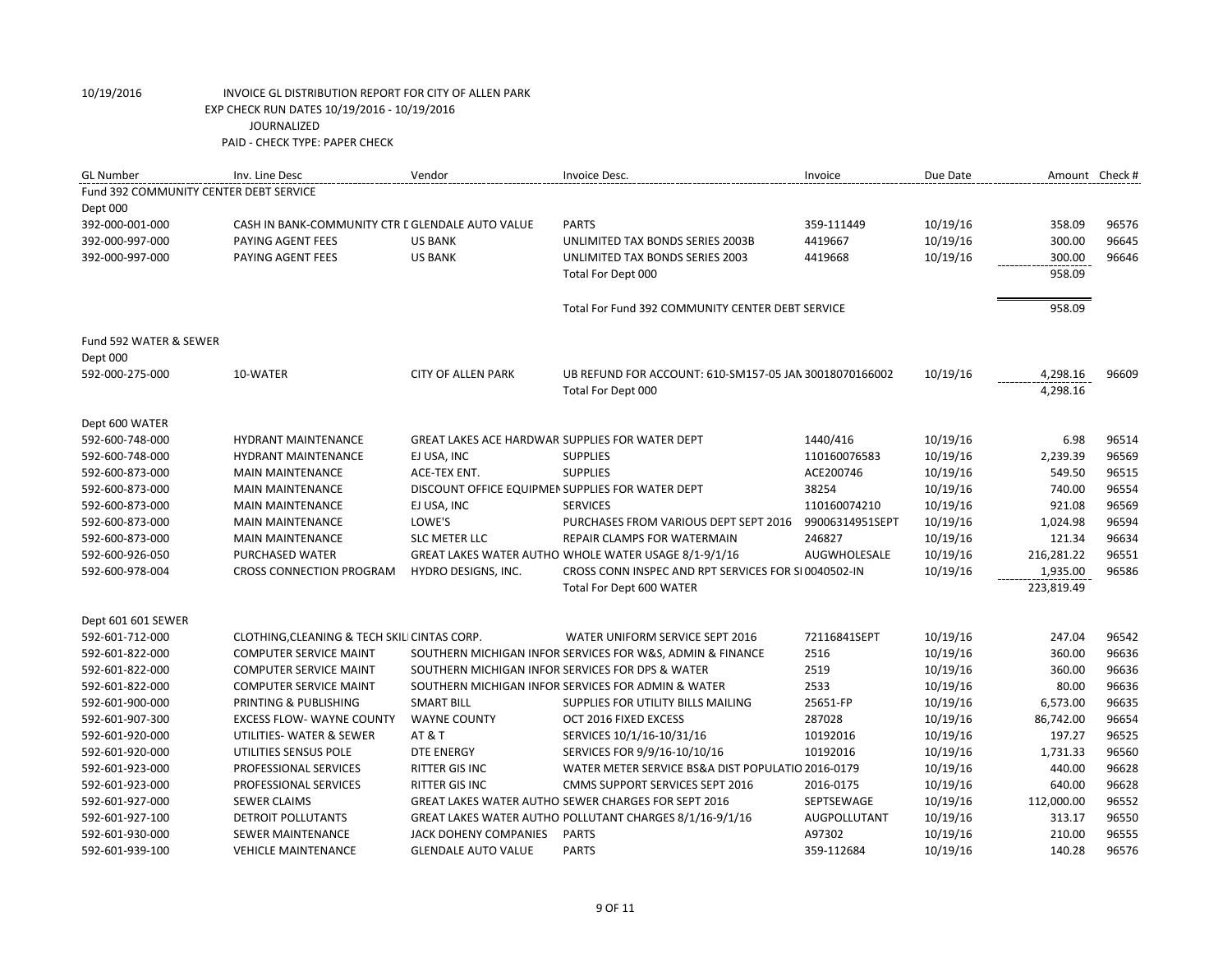| <b>GL Number</b>             | Inv. Line Desc                         | Vendor                                     | Invoice Desc.                                                                                | Invoice         | Due Date | Amount Check # |       |
|------------------------------|----------------------------------------|--------------------------------------------|----------------------------------------------------------------------------------------------|-----------------|----------|----------------|-------|
| 592-601-939-100              | <b>VEHICLE MAINTENANCE</b>             | <b>MICHIGAN CAT</b>                        | <b>PARTS</b>                                                                                 | PD6794747       | 10/19/16 | 244.76         | 96603 |
| 592-601-939-100              | <b>VEHICLE MAINTENANCE</b>             | MICHIGAN CAT                               | <b>PARTS</b>                                                                                 | PD6790525       | 10/19/16 | 123.52         | 96603 |
| 592-601-939-100              | <b>VEHICLE MAINTENANCE</b>             | <b>MICHIGAN CAT</b>                        | <b>PARTS</b>                                                                                 | PD6790536       | 10/19/16 | 41.49          | 96603 |
| 592-601-939-100              | <b>VEHICLE MAINTENANCE</b>             | <b>MICHIGAN CAT</b>                        | <b>PARTS</b>                                                                                 | PD6790524       | 10/19/16 | 58.53          | 96603 |
| 592-601-939-100              | <b>VEHICLE MAINTENANCE</b>             | <b>MICHIGAN CAT</b>                        | <b>PARTS</b>                                                                                 | PD6790523       | 10/19/16 | 4.60           | 96603 |
| 592-601-939-100              | <b>VEHICLE MAINTENANCE</b>             | MICHIGAN CAT                               | <b>PARTS</b>                                                                                 | PD6804402       | 10/19/16 | 464.48         | 96603 |
| 592-601-939-100              | <b>VEHICLE MAINTENANCE</b>             | MICHIGAN CAT                               | <b>PARTS</b>                                                                                 | PD6804238       | 10/19/16 | 163.19         | 96603 |
| 592-601-939-100              | <b>VEHICLE MAINTENANCE</b>             | MICHIGAN CAT                               | PARTS RETURN CREDIT                                                                          | PD6807819       | 10/19/16 | (148.35)       | 96603 |
| 592-601-939-100              | <b>VEHICLE MAINTENANCE</b>             | TREDROC TIRE ALLEN PARK 7: SERVICE & PARTS |                                                                                              | 29024           | 10/19/16 | 198.00         | 96643 |
| 592-601-940-500              | FAIRLANE/INDEPNCE MKT STATIOI GRAINGER |                                            | <b>PARTS</b>                                                                                 | 9238117411      | 10/19/16 | 16.20          | 96581 |
| 592-601-940-500              |                                        |                                            | FAIRLANE/INDEPNCE MKT STATIOI SECURITY CENTRAL PROTECTI BURG FIRE HOLDUP 10/1-10/31/16       | 2737059         | 10/19/16 | 37.95          | 96632 |
| 592-601-951-000              | <b>ENGINEERING CONSULTANTS</b>         | C.E. RAINES COMPANY                        | JOB AP 36 MDOT WATER MAIN                                                                    | 13831           | 10/19/16 | 675.00         | 96540 |
| 592-601-951-000              | <b>ENGINEERING CONSULTANTS</b>         | C.E. RAINES COMPANY                        | JOB AP 25 SCADA UPGRADES                                                                     | 13824           | 10/19/16 | 2,268.00       | 96540 |
| 592-601-951-000              | <b>ENGINEERING CONSULTANTS</b>         | C.E. RAINES COMPANY                        | JOB AP-10 UTILITY PAVEMENT REPAIR RFQ                                                        | 13817           | 10/19/16 | 1,800.00       | 96540 |
| 592-601-951-000              | <b>ENGINEERING CONSULTANTS</b>         | C.E. RAINES COMPANY                        | JOB AP-24 WATER MAIN REPLACEMENT PROGF 13836                                                 |                 | 10/19/16 | 10,000.00      | 96540 |
| 592-601-962-000              | <b>MISCELLANEOUS</b>                   |                                            | ENVIRONMENTAL SYS RESEAI ARCGIS ONLINE PLAN 8/7/16-8/6/17                                    | 93185328        | 10/19/16 | 2,500.00       | 96572 |
| 592-601-987-000              |                                        |                                            | CAPITAL OUTLAY-MISCELLANEOUS WADE-TRIM/ASSOCIATES, IN PROF SERVICES 8/1/16-8/27/16 SAW GRANT | 2006440         | 10/19/16 | 9,606.07       | 96653 |
| 592-601-987-100              | CAPITAL OUTLAY - SAW GRANT             | LIQUI-FORCE SERV.                          | ALLEN PARK SANITARY SEWER REHAB ASSESSN US2143                                               |                 | 10/19/16 | 57,583.35      | 96593 |
|                              |                                        |                                            | Total For Dept 601 601 SEWER                                                                 |                 |          | 295,670.88     |       |
|                              |                                        |                                            |                                                                                              |                 |          |                |       |
| Dept 603 603 BASIN           |                                        |                                            |                                                                                              |                 |          |                |       |
| 592-603-853-000              | TELEPHONE/COMMUNICATIONS               | AT & T LONG DISTANCE                       | SERVICES 9/1-/9/27/16                                                                        | 10192016        | 10/19/16 | 2.81           | 96524 |
| 592-603-853-000              | TELEPHONE VINE ALARM                   | <b>AT &amp; T</b>                          | SERVICES 10/1/16-10/31/16                                                                    | 10192016        | 10/19/16 | 824.74         | 96525 |
| 592-603-853-000              | TELEPHONE-TOM MURRAY                   | <b>VERIZON WIRELESS</b>                    | MONTHLY SERVICES 9/2/16-10/1/16                                                              | 9772834318      | 10/19/16 | 389.91         | 96649 |
| 592-603-920-000              | UTILITIES SEARS BY PASS                | <b>DTE ENERGY</b>                          | SERVICES FOR 9/9/16-10/10/16                                                                 | 10192016        | 10/19/16 | 5,423.51       | 96560 |
| 592-603-920-000              | UTILITIES BASIN                        | <b>DTE ENERGY</b>                          | SERVICES 9/2/16-10/5/16                                                                      | 10192016        | 10/19/16 | 81.28          | 96567 |
| 592-603-930-000              | SEWER MAINTENANCE                      |                                            | WADE-TRIM/ASSOCIATES, INIPROF SERVICES 7/31-8/28/16 AS NEEDED SERV 7001875                   |                 | 10/19/16 | 2,724.87       | 96653 |
| 592-603-934-000              | EQUIPMENT MAINTENANCE                  | MEYER LABORATORY, INC                      | <b>PARTS AND SUPPLIES</b>                                                                    | 0557859-IN      | 10/19/16 | 1,045.81       | 96601 |
| 592-603-939-000              | <b>VEHICLE MAINTENANCE</b>             | CLASSIC AUTO WASH INC.                     | SERVICES FOR SEPT 2016                                                                       | 1648            | 10/19/16 | 3.90           | 96545 |
| 592-603-939-000              | <b>VEHICLE MAINTENANCE</b>             | CLASSIC AUTO WASH INC.                     | SERVICES FOR MONTH OF JULY 2016                                                              | 1636            | 10/19/16 | 3.90           | 96545 |
| 592-603-940-000              | FAIRLANE/INDEPNCE MKT STATIOI AT & T   |                                            | SERVICES 10/1/16-10/31/16                                                                    | 10192016        | 10/19/16 | 34.12          | 96525 |
|                              |                                        |                                            | Total For Dept 603 603 BASIN                                                                 |                 |          | 10,534.85      |       |
| Dept 604 ADMINISTRATION/DEBT |                                        |                                            |                                                                                              |                 |          |                |       |
| 592-604-722-100              |                                        |                                            | RETIREMENT CONTRIBUTION - W8 PNC INSTITUTIONAL INV.-BAF OCT 2016 PENSION CONTRIBUTION        | <b>OCT 2016</b> | 10/19/16 | 40,550.00      | 96623 |
|                              |                                        |                                            | Total For Dept 604 ADMINISTRATION/DEBT                                                       |                 |          | 40,550.00      |       |
|                              |                                        |                                            |                                                                                              |                 |          |                |       |
|                              |                                        |                                            | Total For Fund 592 WATER & SEWER                                                             |                 |          | 574,873.38     |       |
|                              |                                        |                                            |                                                                                              |                 |          |                |       |

Fund 701 TRUST AND AGENCY Dept 000